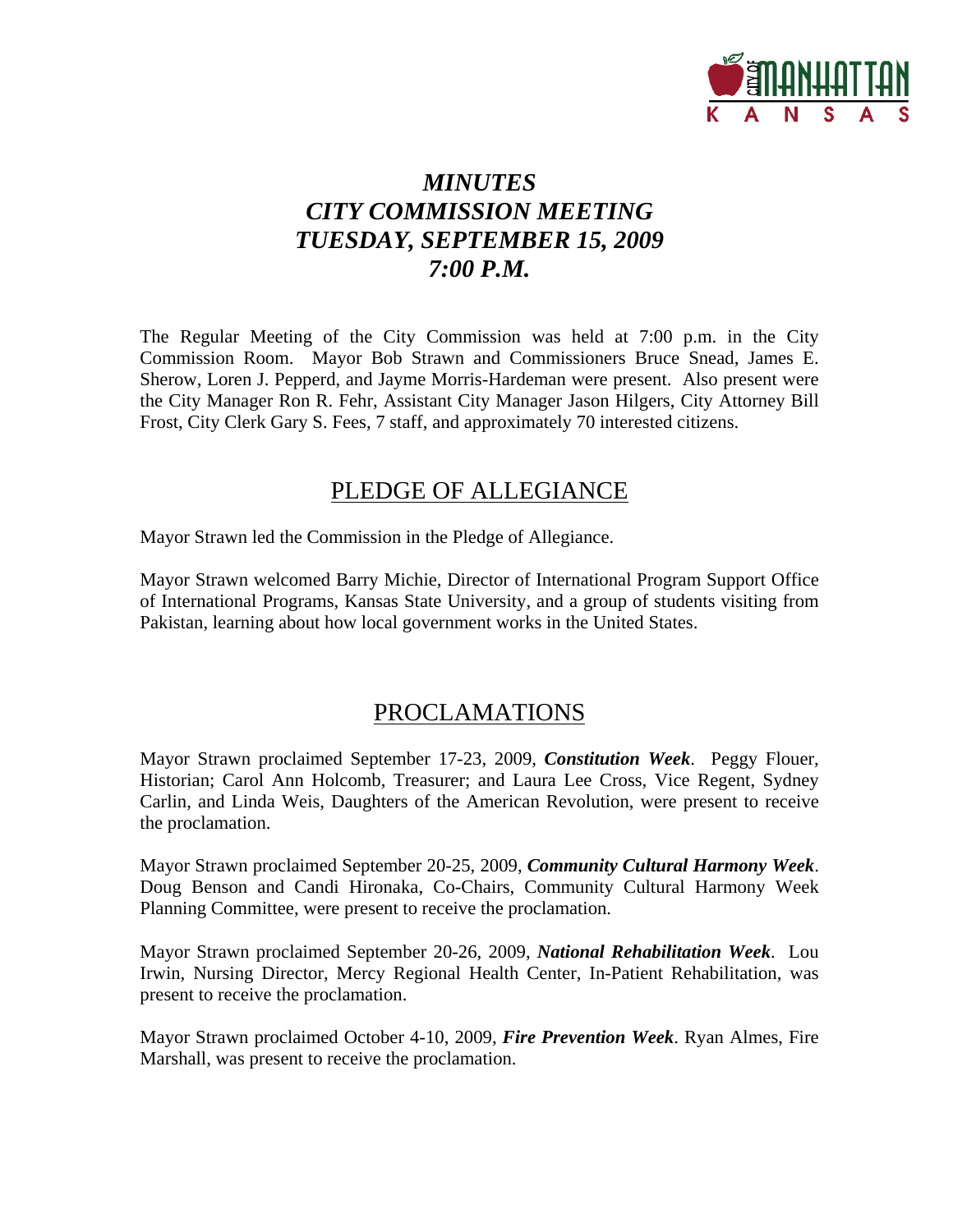# PROCLAMATIONS *(CONTINUED)*

Mayor Strawn proclaimed October 1-31, 2009, *One Book, One Community 2009 Reading Program*. Fred Atchison, Library Director; Mary Renee Shirk, Public Relations Coordinator; and Susan Withee, Adult Services Manager, Manhattan Public Library, were present to receive the proclamation.

## COMMISSIONER COMMENTS

Commissioner Morris-Hardeman brought to the attention of the community story-time activities at the Manhattan Public Library. She encouraged citizens to be informed on domestic violence crimes in our community and to see the upcoming Silent Witness display at the Riley Court House Plaza by members of the Domestic Violence Task Force.

Commissioner Pepperd informed his fellow Commissioners that today he attended his first meeting with the Manhattan Area Chamber of Commerce Board of Directors and provided a report to the Commission during the Discussion/Briefing Session held prior to the Commission meeting.

Commissioner Sherow commented on the new City Park Pavilion nearing completion and was pleased to see progress being made on the new aquatic center in City Park.

Mayor Strawn informed the community that the Commission discussed the potential appointment of two individuals to the Economic Development Committee within the Chamber of Commerce during the Discussion/Briefing Session. He also stated that he shared his concern in the way the Mayor is chosen in Manhattan and said that the Mayor should be elected based on merit and not by position for those that received the most votes in a previous election. He stated that in his view, this should be changed; however, after discussion by his fellow Commissioners, the idea was rejected.

## CONSENT AGENDA

(\* denotes those items discussed)

#### **MINUTES**

The Commission approved the minutes of the Regular City Commission Meeting held Tuesday, September 1, 2009.

#### **CLAIMS REGISTER NO. 2620**

The Commission approved Claims Register No. 2620 authorizing and approving the payment of claims from August 26, 2009, to September 8, 2009, in the amount of \$1,932,478.03.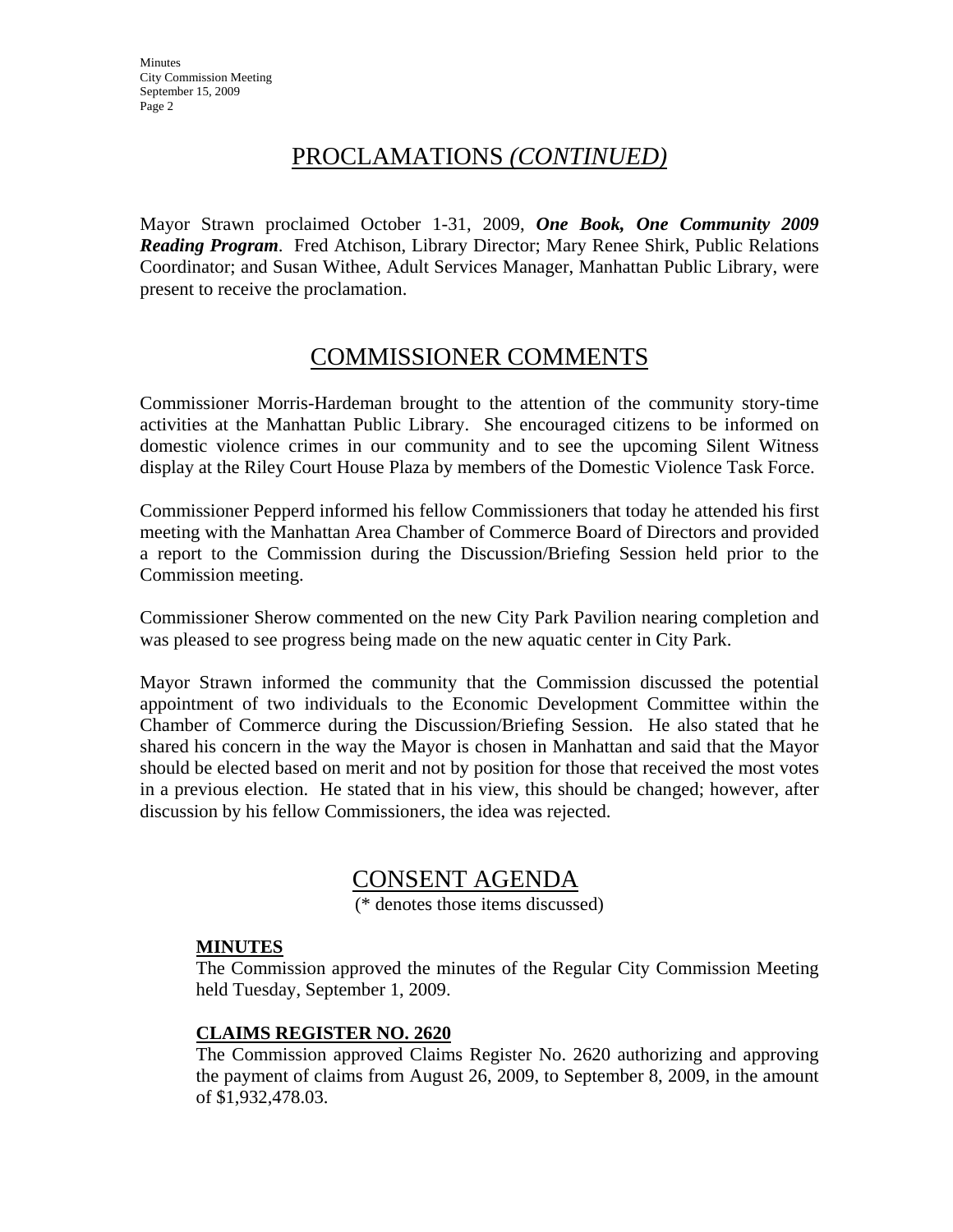# CONSENT AGENDA (*CONTINUED*)

### **LICENSES**

The Commission approved an annual Cereal Malt Beverage License for Floersch IGA, Inc.  $d/b/a$  Ray's Apple Market #447, 222 N.  $6<sup>th</sup>$  Street and Floersch IGA, Inc. d/b/a Ray's Apple Market #448, 3011 Anderson Avenue.

### **\* ORDINANCE NO. 6782 – AMEND – LOT 2, MCCALL CATS COMMERCIAL PUD**

The Commission approved Ordinance No. 6782 amending Lot 2, McCall Cats Commercial Planned Unit Development and Ordinance No. 6705, generally located west of the intersection of McCall Road and Hayes Drive along the north side of McCall Road, for a proposed restaurant, based on the findings in the Staff Report, with the one condition of approval, as recommended by the Manhattan Urban Area Planning Board *(See Attachment No. 1)*.

### **ORDINANCE NO. 6783 – SUNDAY SALES – CEREAL MALT BEVERAGES AND ALCOHOL**

The Commission approved Ordinance No. 6783 expanding the days of sale at retail of both cereal malt beverages and alcoholic liquor, in the original package, on any Sunday, except Easter, between the hours of 12 noon and 8 p.m.

#### **RESOLUTION NO. 091509-A – PETITION - SCENIC MEADOWS, UNIT 2, PHASE 2 – SANITARY SEWER IMPROVEMENTS (SS0813)**

The Commission found the revised petition sufficient and approved Resolution No. 091509-A finding the project advisable, authorizing construction, and rescinding the Resolution No. 051909-G for Scenic Meadows, Unit 2, Phase 2, Sanitary Sewer Improvements (SS0813).

#### **RESOLUTION NO. 091509-B – PETITION - SCENIC MEADOW, UNIT 2, PHASE 2 – WATER IMPROVEMENTS (WA0810)**

The Commission found the revised petition sufficient and approved Resolution No. 091509-B finding the project advisable, authorizing construction, and rescinding the Resolution No. 051909-H for Scenic Meadows, Unit 2, Phase 2, Water Improvements (WA0810).

### **AWARD CONTRACT – SCENIC MEADOWS, UNIT 2, PHASE 2 – SANITARY SEWER (SS0813) AND WATER (WA0810) IMPROVEMENTS**

The Commission accepted the Engineer's Estimate in the amount of \$340,813.00 and awarded a construction contract in the amount of \$173,275.20 to Manhattan Trenching, Inc., of Manhattan, Kansas, for Scenic Meadows, Unit 2, Phase 2, Sanitary Sewer (SS0813) and Water (WA0810) Improvements.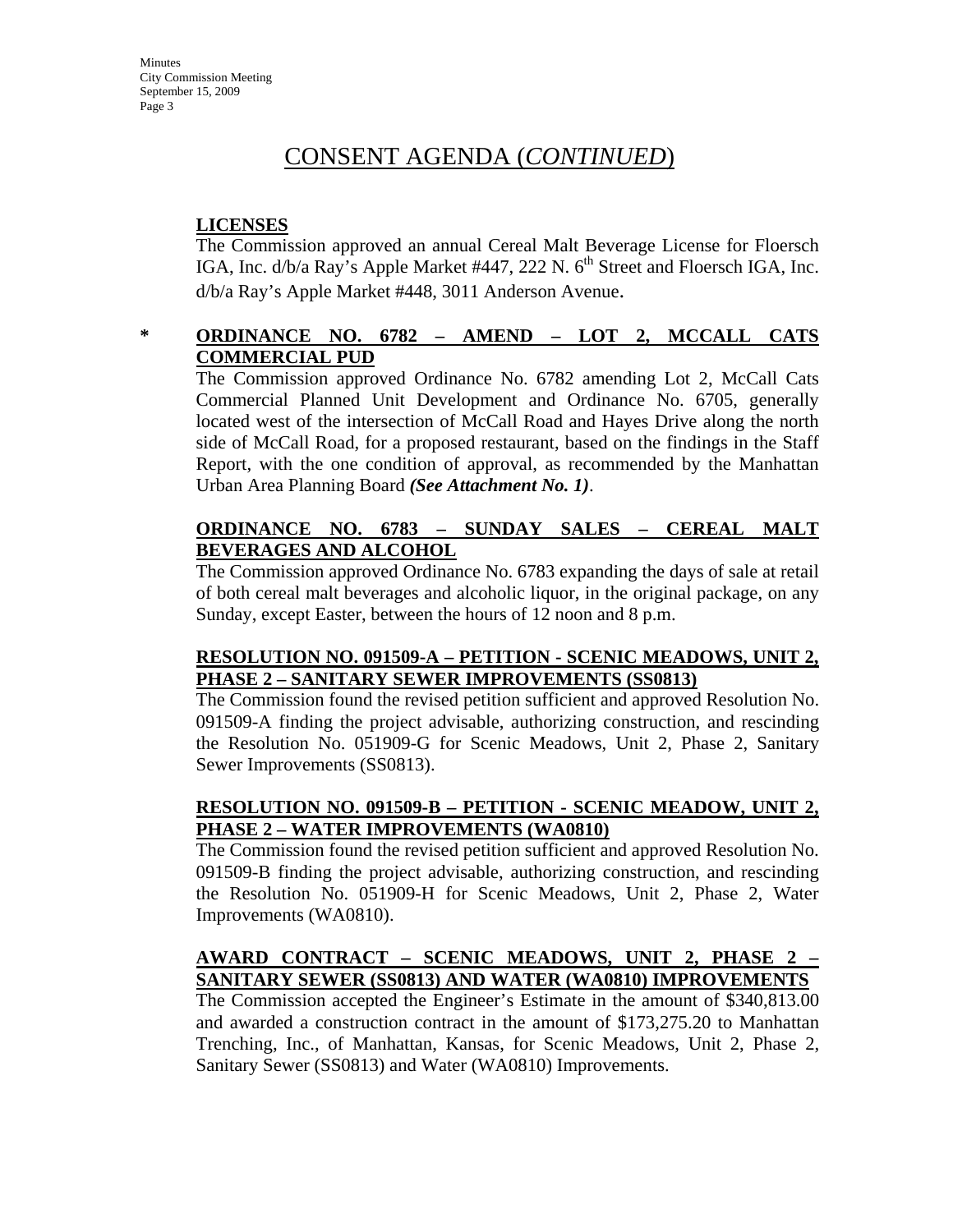# CONSENT AGENDA (*CONTINUED*)

#### **\* RESOLUTION NO. 091509-C – CONVEY LAND TO FARRAR CORPORATION**

The Commission approved Resolution No. 091509-C authorizing the sale and conveyance of land by the City of Manhattan to the Farrar Corporation.

#### **AWARD CONTRACT – LIME PIT SLUDGE REMOVAL (WA0904)**

The Commission accepted the Engineer's Estimate in the amount of \$242,546.00 and awarded a contract to Midwest Concrete Materials, of Manhattan, Kansas, in the amount of \$206,914.10 for Lime Pit Sludge Removal (WA0904).

#### **AWARD CONTRACT – BARTON PLACE ADDITION, UNIT 2, PHASE 1, STORM SEWER AND STREET IMPROVEMENTS (ST0620)**

The Commission accepted the Engineer's Estimate in the amount of \$153,000.00 and awarded a contract in the amount of \$121,771.50 to Hayes Brothers Construction Company, of Bucyrus, Kansas, for Barton Place Addition, Unit 2, Phase 1, Storm Sewer and Street (ST0620) Improvements.

#### **CHANGE ORDER NO. 1 – 402 BLUEMONT AVENUE FOUNDATION (SP0907)**

The Commission approved Change Order No. 1 for the foundation reestablishment at 402 Bluemont Avenue (SP0907), resulting in a net increase in the amount of \$16,423.00 (+25.93 %) to the contract with R.M. Baril, General Contractor, of Manhattan, Kansas.

#### **CHANGE ORDER NO. 2 – DEMOLITION OF CITY-OWNED PROPERTY (SP0904)**

The Commission approved Change Order No. 2 for the demolition of City-owned property, resulting in a net increase in the amount of \$72,360.00.00 (+19.55%) to the contract with G&G Dozer, of Caney, Kansas.

#### **BOARD APPOINTMENTS**

The Commission approved the following appointments by Mayor Strawn to the Bicycle Advisory Committee.

Re-appointment of Brian Hardeman, 1822 Laramie Street, to a three-year At-Large term. Mr. Hardeman's term begins November 1, 2009, and will expire October 31, 2012.

Re-appointment of Diane Novak, 11330 Military Trail Road, to a threeyear At-Large term. Ms. Novak's term begins November 1, 2009, and will expire October 31, 2012.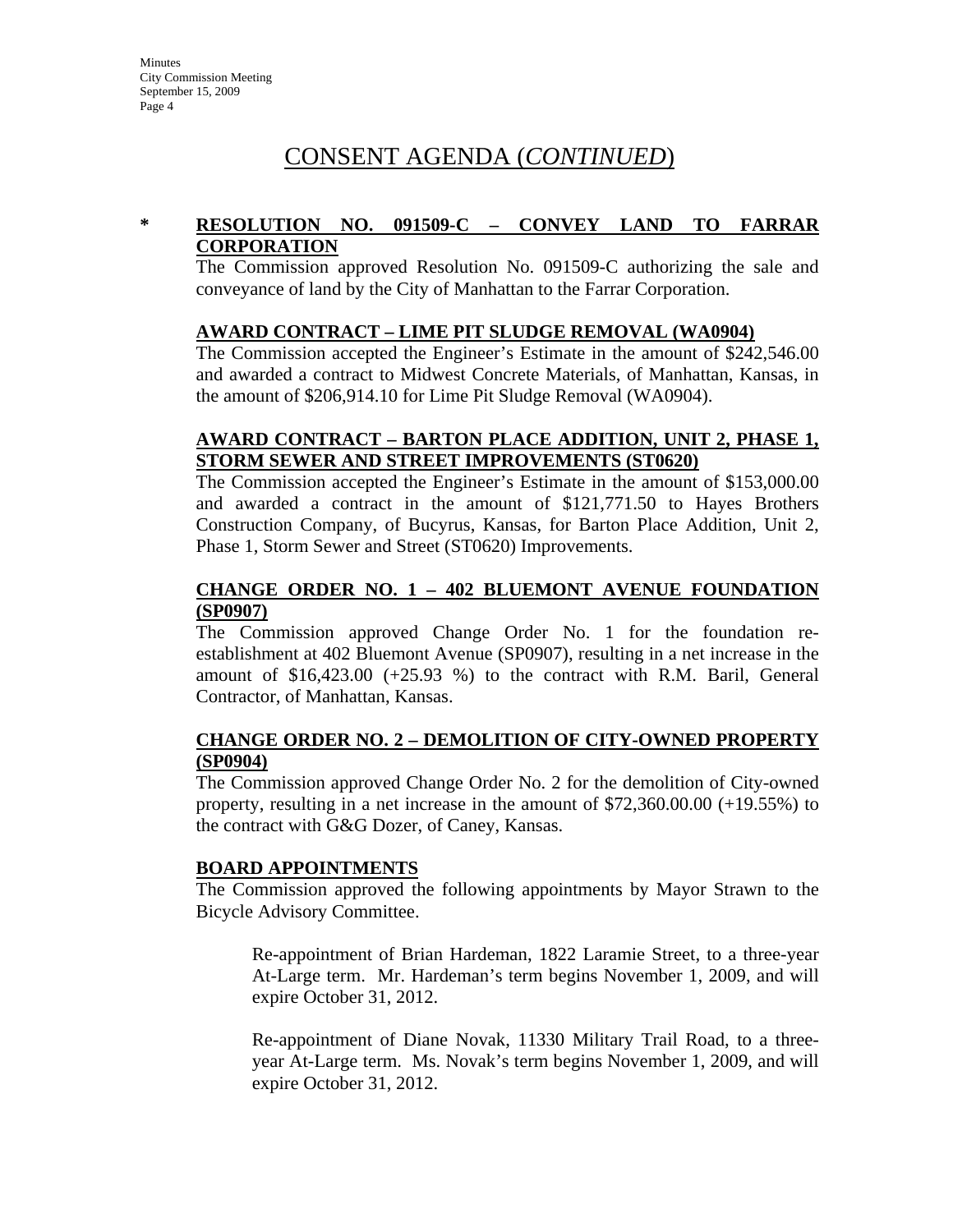## CONSENT AGENDA (*CONTINUED*)

#### **BOARD APPOINTMENTS** *(CONTINUED)*

Re-appointment of Dan Scott, 3137 Ella Lane, to a three-year At-Large term. Mr. Scott's term begins November 1, 2009, and will expire October 31, 2012.

Appointment of Brian Johnson, 1001 South Seth Child Road, to fill the unexpired Riley County Police Department term of Jeff Hooper. Mr. Johnson's term begins immediately, and will expire October 31, 2011.

After discussion, Commissioner Snead moved to approve the consent agenda, as presented. Commissioner Sherow seconded the motion. On a roll call vote, motion carried 5-0, with the exception of Item D, *Ordinance No. 6782 – Amend – Lot 2, McCall Cats Commercial PUD*, which carried 4 to 0, with Mayor Strawn abstaining; and, with the exception of Item G, *Resolution No. 091509-C – Convey Land to Farrar Corporation*, which carried 3 to 2, with Mayor Strawn and Commissioner Pepperd voting against the item.

# GENERAL AGENDA

### **ORDINANCE NO. 6784 – ESTABLISH - RENTAL LICENSING AND INSPECTION PROGRAM**

Mayor Strawn announced that he would be recusing himself from the item, because his wife's bookkeeping business included landlords and property manager customers. He stated that Mayor Pro-Tem Snead would be running this portion of the agenda item.

Commissioner Pepperd informed the public that he recently became an absentee agent, but said that this would not affect his decision and that he planned to participate on the item.

Commissioner Morris-Hardeman reiterated that she owns one rental property next to her home, which was purchased to help protect her home. She stated the rental house is not a primary business for her and that she can judge the item fairly and does not have a conflict of interest on the subject and will participate on the item.

Commissioner Sherow stated that he does not have a conflict of interest on the item and said that he previously voiced support for rental inspections. He stated that he owns a duplex at 621 Colorado Street and responded to a recent letter to the editor in the *Manhattan Mercury* and said that he has no ambition to be in the rental business.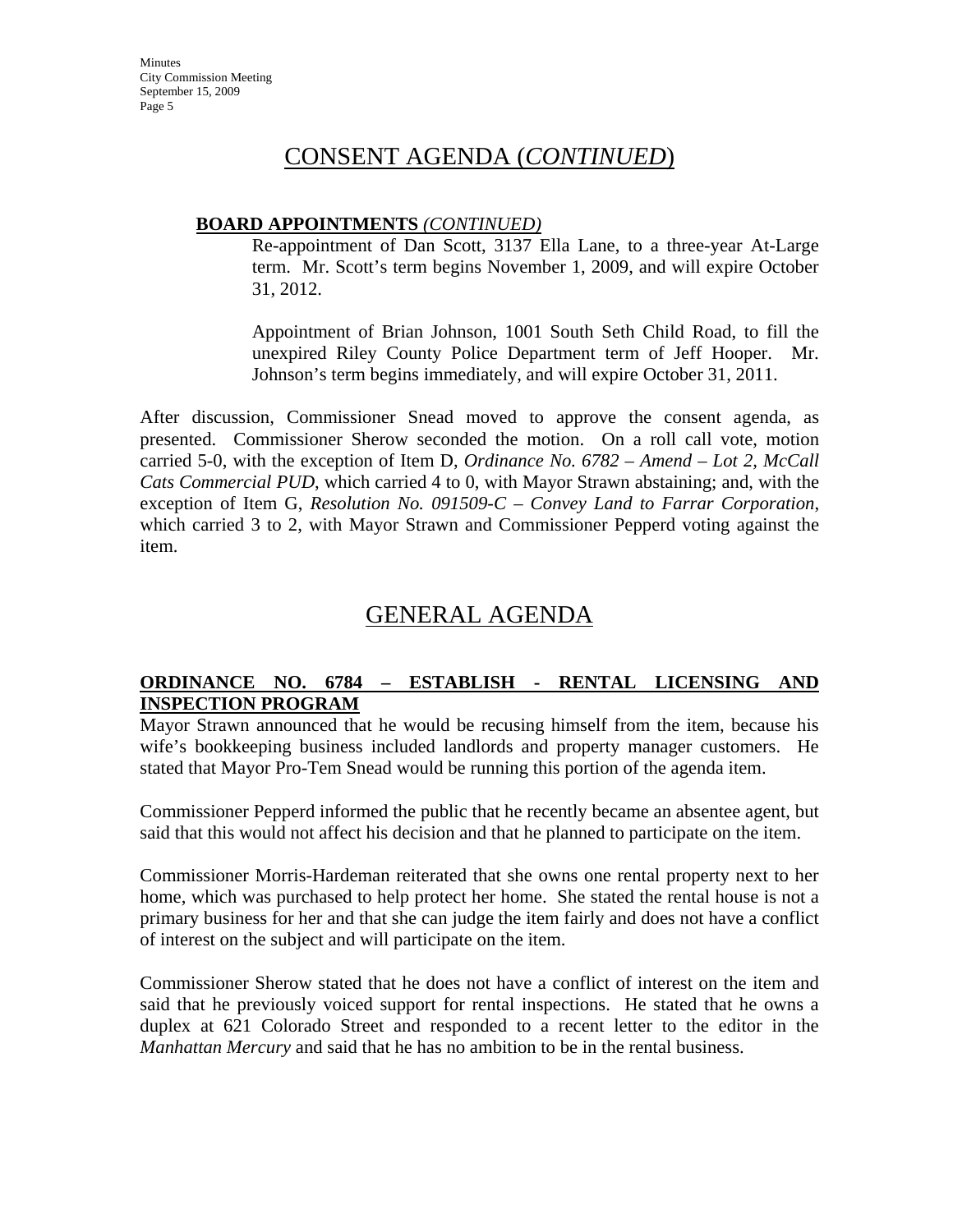### **ORDINANCE NO. 6784 – ESTABLISH - RENTAL LICENSING AND INSPECTION PROGRAM** *(CONTINUED)*

Commissioner Snead stated that he did not have a conflict of interest on the item and does not own rental property. He then provided background information on the item.

Brad Claussen, Building Official, presented the item and outlined changes made from the first reading of the proposed ordinance. He then responded to questions from the Commission.

Katharine Jackson, Assistant City Attorney, and Bill Frost, City Attorney, responded to questions from the Commission and provided clarification on the proposed ordinance.

Brad Claussen, Building Official, responded to additional questions from the Commission regarding when the program would begin, budget impact, personnel training, exterior paint concerns, compliance initiatives, and time frame for the registration and inspection process.

Elbert Newman, Chief, Fort Riley Housing Services, responded to questions from the Commission regarding the current process for inspections and stated that they would accept City inspections within one year from the date of the inspection. He then responded to additional questions regarding the availability of housing on Post.

Larry Limbocker, 2108 Snowbird Drive, informed the Commission that if they have a rental, whether it is a primary business or not, there is an implied conflict of interest. He asked that this item be taken seriously to those in Manhattan that own properties.

Brice Ebert, 1410 Poyntz Avenue, asked the Commission why the amount went from \$20 to \$65 annually and wanted to see what the inspection checklist looked like. He asked that additional details be provided before the item moves forward, to leave exterior paint out of the ordinance, to focus on problem areas in neighborhoods, and to not include larger complexes. He stated that the cost of living will go up dramatically if this proposed ordinance is approved.

Dalton Henry, Student Government President, Kansas State University, informed the Commission that the Rental Inspection Committee has been working on this for almost one year and asked that the ordinance be approved so that students can sign a contract, knowing that they will live in a safe place. He then responded to questions from the Commission about mandatory rental inspection policies in other Big 12 universities.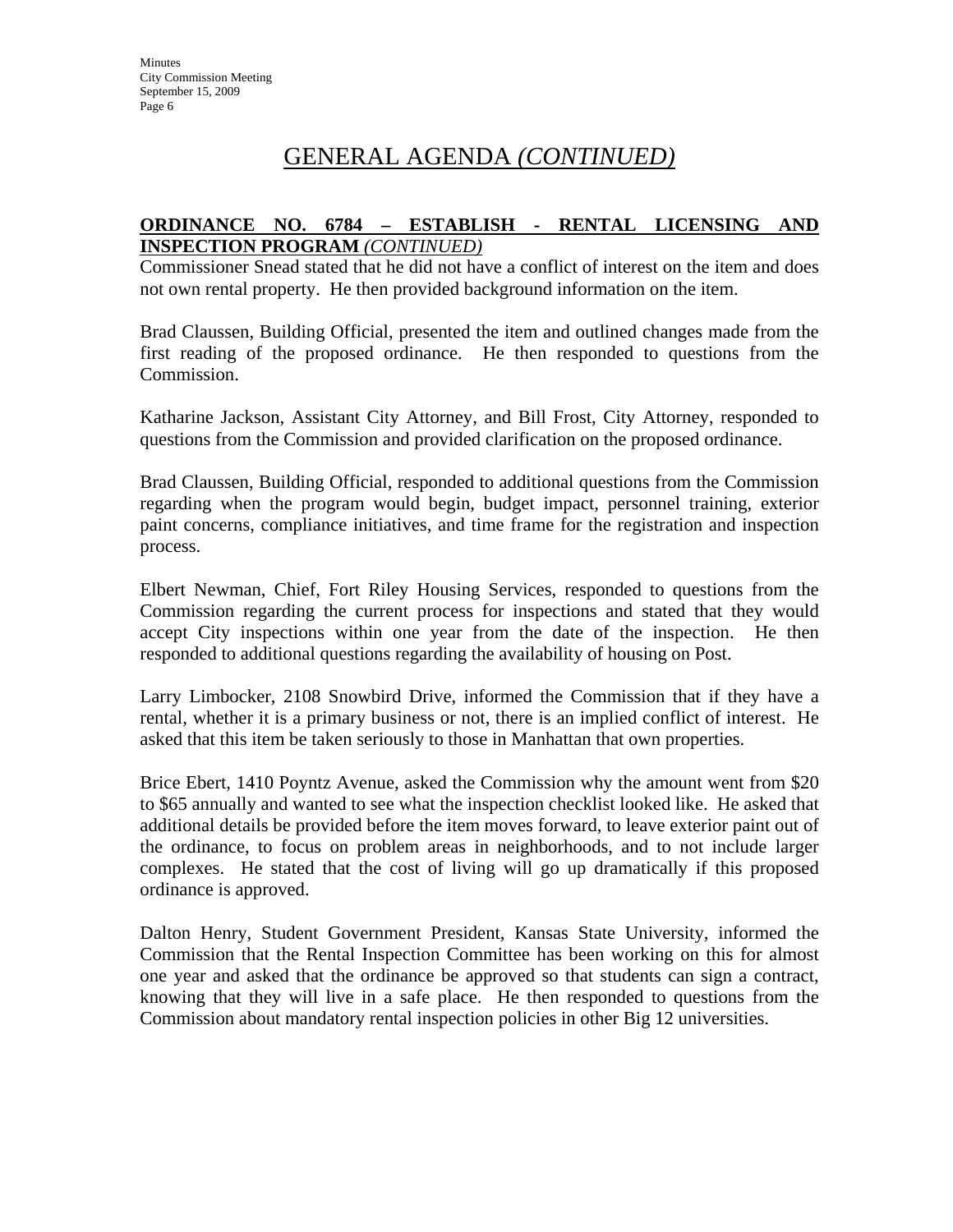#### **ORDINANCE NO. 6784 – ESTABLISH - RENTAL LICENSING AND INSPECTION PROGRAM** *(CONTINUED)*

Gary Olds, 3308 Frontier Circle, provided the Commission with information about universities in the Big 12 that have rental inspection programs and voiced numerous concerns with the proposed rental inspection ordinance and related concerns. He stated that they were not going to give up and would continue to fight. He said that this ordinance is unnecessary and informed the Commission that it is being done for the neighborhood associations.

Richard Hill, 3513 Stagecoach Circle, stated that landlords are concerned with the perceived or actual conflict and precedence between the Kansas Residential Landlord Tenant Act and the language in the proposed ordinance. He voiced concern with the proposed ordinance and was not in support of the ordinance.

Dixie West, 1014 Houston Street, Rental Inspection Committee member, informed the Commission that if this proposed ordinance passes, the City will ultimately end up with better, safer structures and improved property investments.

Sara Fisher, 811 Osage Street, informed the Commission that she supported the rental inspection ordinance being proposed and stated the need for rental inspections. She urged the Commission to pass the ordinance, which is the best solution that benefits the most people at the lower cost.

David McFarland, 2030 Hunting Avenue, stated that the progress made on the rental inspection program was encouraging and will solve some of the problems with rental housing to make Manhattan a better place to live if this ordinance passes.

Linda Morse, 2118 Spain Drive, stated that she supports this ordinance in concept and wanted to ensure that students are living in a safe environment. She informed the Commission that she appreciated the process and disclosure provided by the Commissioners.

Brice Ebert, 1410 Poyntz Avenue, asked that language be placed in the ordinance regarding tenant and landlord responsibility, especially, when the tenant should be held responsible for damages to the property. He also asked what will happen when it is determined that five unrelated individuals are living in one house.

Brad Claussen, Building Official, responded to questions about the inspection fee structure, incentives provided, other Big 12 universities and communities that have mandatory rental inspections, uniformity and impartiality, exterior paint concerns, checklist of items to be inspected, and discussed the possibility for those properties to be inspected to be listed on the web site.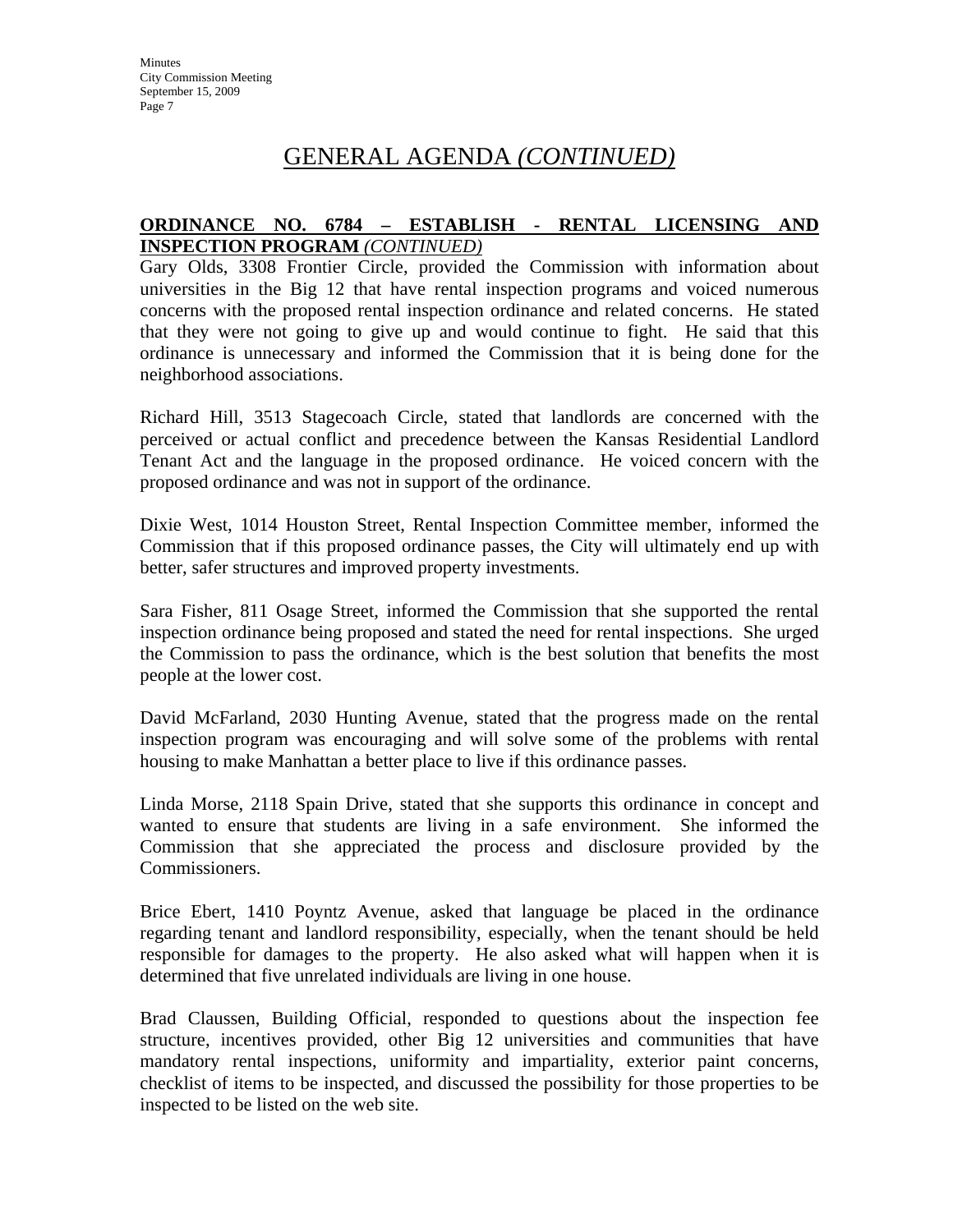#### **ORDINANCE NO. 6784 – ESTABLISH - RENTAL LICENSING AND INSPECTION PROGRAM** *(CONTINUED)*

Katharine Jackson, Assistant City Attorney, responded to questions from the Commission regarding the Landlord Tenant Act and the proposed ordinance. She then responded to questions related to the conviction process.

Bill Frost, City Attorney, provided additional information and clarification on the Landlord Tenant Act, the proposed ordinance, and responded to questions regarding the designation of an agent.

Brad Claussen, Building Official, responded to questions from the Commission concerning lead-based, exterior paint.

After additional discussion of the Commission, Commissioner Morris-Hardeman moved to approve Ordinance No. 6784 authorizing the establishment of a Rental Licensing and Inspection Program. Commissioner Sherow seconded the motion.

Commissioner Sherow addressed doing the right thing and clarified his position on this item. He stated that this ordinance will improve property conditions in this community for the well-being of everyone and was pleased to support this ordinance for the health, safety, and well-being of our community. He said if the ordinance needs to be reviewed in the future, that he would be glad to work with tenants, the community, and with the Manhattan Landlord Association.

Commissioner Pepperd stated that he would not support the ordinance and that it was not fair and equitable to all landlords. He said that there is already an inspection program available and that this ordinance would be at the expense of landlords who already maintain compliance of their properties.

Commissioner Morris-Hardeman stated that the adoption of this ordinance will have a long-lasting, positive impact in our community for safety, health, and well-being. She encouraged landlords to provide educational information to tenants and stated that the Code Office will still be utilized to address noise, trash, parking and other items that are not addressed in this ordinance.

Commissioner Sherow said this ordinance will benefit the entire community and may be the responsibility of the entire community to bear some of the costs of this program as the Commission considers future budgeting sessions.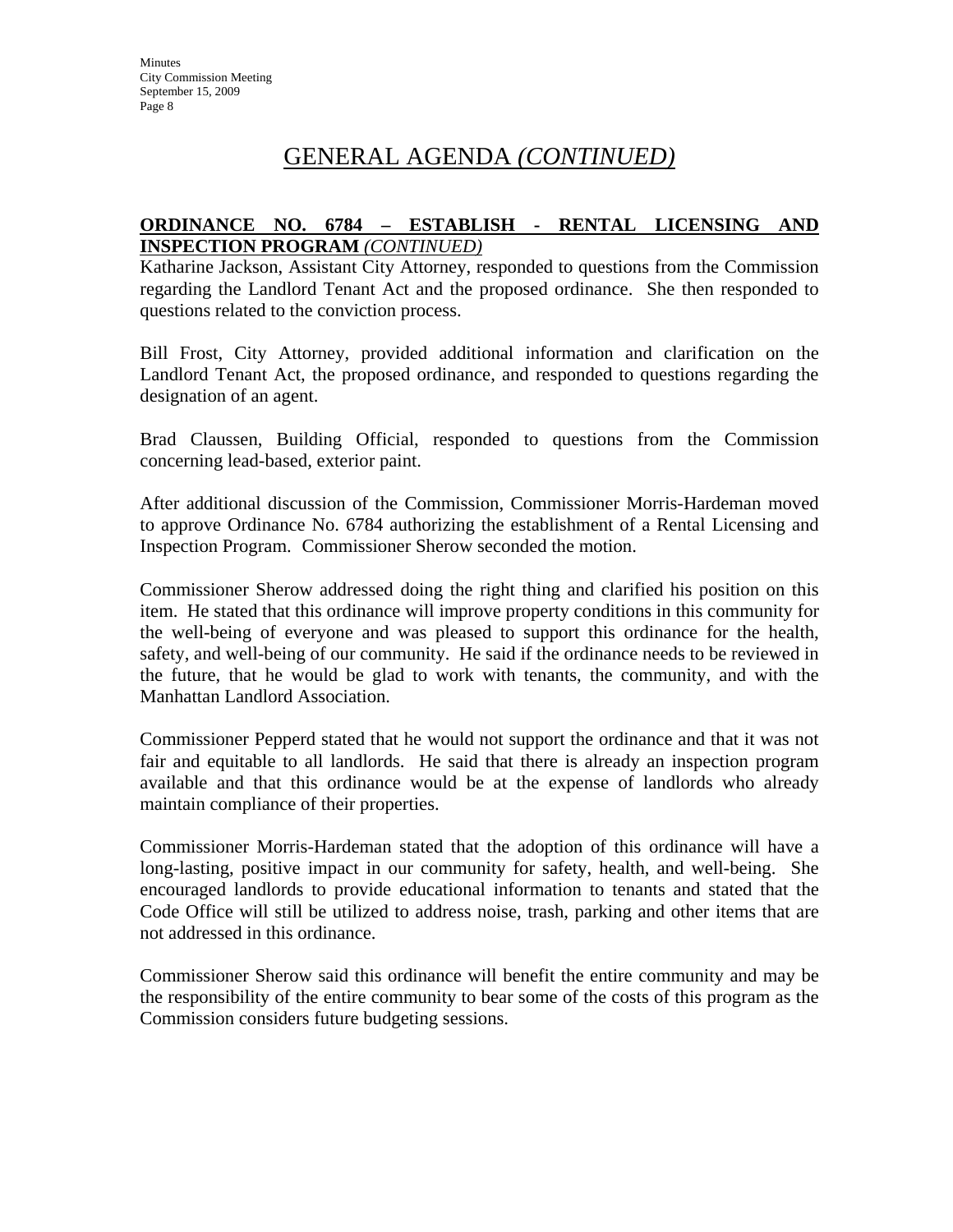#### **ORDINANCE NO. 6784 – ESTABLISH - RENTAL LICENSING AND INSPECTION PROGRAM** *(CONTINUED)*

Commissioner Snead stated that the fee structure and program can be revisited, if needed, and said that now is the time to address the health, safety, and welfare of our community that has 60% rental housing; and, said this ordinance addresses those concerns to improve housing in our community.

After discussion, on a roll call vote, motion carried 3-1, with Commissioner Pepperd voting against the motion.

The Commission took a brief recess.

## **NEGOTIATE CONTRACT - FLINT HILLS DISCOVERY CENTER CONSTRUCTION MANAGER AT-RISK SERVICES**

Mayor Strawn returned to the dais.

Ron Fehr, City Manager, presented the item. He then responded to questions from the Commission regarding the guaranteed maximum price, anticipated construction costs, projected design fees, possible incentive clauses, and potential bid packages associated with the project.

After discussion, Commissioner Snead moved to accept the recommendation of the Selection Committee and authorize City Administration to negotiate a contract with McCownGordon Construction, of Kansas City, Missouri, for Construction Manager At-Risk services for the Flint Hills Discovery Center. Commissioner Sherow seconded the motion.

Commissioner Snead stated that he served on the Selection Committee to review the proposals submitted from four excellent firms for this project.

Commissioner Sherow encouraged the community to attend the South Redevelopment Public Input Session on Wednesday, September 16, 2009, at 7:00 p.m., in the City Commission Room.

Ron Fehr, City Manager, provided an overview on the South Redevelopment Public Input Meeting to be held tomorrow night.

Mayor Strawn informed the community that the South Redevelopment Public Input meeting is an excellent opportunity to engage the public and to provide input on the South Redevelopment project.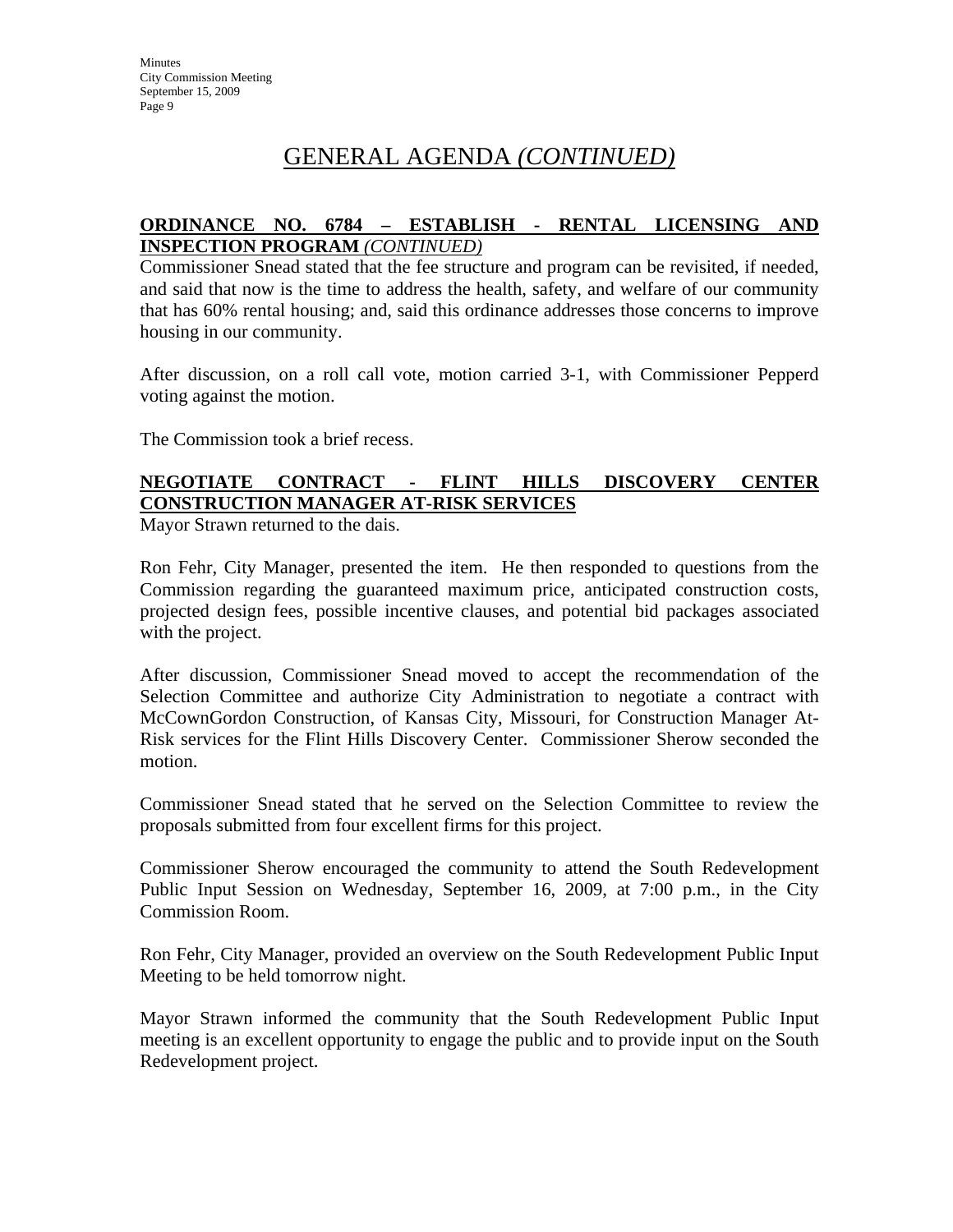#### **NEGOTIATE CONTRACT - FLINT HILLS DISCOVERY CENTER CONSTRUCTION MANAGER AT-RISK SERVICES** *(CONTINUED)*

Commissioner Pepperd stated that he would vote against the Discovery Center item, but would work hard to accomplish cost savings and quality construction as the project proceeds ahead.

On a roll call vote, motion carried 4-1, with Commissioner Pepperd voting against the motion.

# WORK SESSION

#### **Downtown Update and Downtown STAR and TIF Bonds**

The City Commission held a work session to discuss and update the status of the Downtown Redevelopment project and STAR and TIF Bonds.

Jason Hilgers, Assistant City Manager, presented an update and overview of the finances associated with the Downtown Redevelopment Project. He then responded to questions from the Commission.

Bill Frost, City Attorney, responded to questions from the Commission regarding the status on the lawsuit filed by Manhattan Wholesale Meat Company.

Ron Fehr, City Manager, and Jason Hilgers, Assistant City Manager, provided additional information and responded to questions from the Commission on the Final Development Agreement and process for the south Preliminary PUD application.

David Darsey, Real Estate Research Consultants (RERC), presented the scope and methodology used, current retail development status, projection scenarios, projected sales performance, projected sales tax revenues, largest taxpayers, employment data, and housing production. He then responded to questions from the Commission.

Andy Kane, D.A. Davidson & Co., provided information on the evolving credit crisis, current market overview, bond sizing, revenue bonds, summary of projected taxable sales, rating analysis, Build America Bond summary, STAR/TIF Bond rating flowchart, and estimated results of STAR Bonds and TIF A Bonds. He then responded to questions from the Commission.

Joe Norton, Gilmore and Bell, City's bond counsel, responded to questions regarding the moral obligation, debt service reserve fund, and the annual appropriation obligations.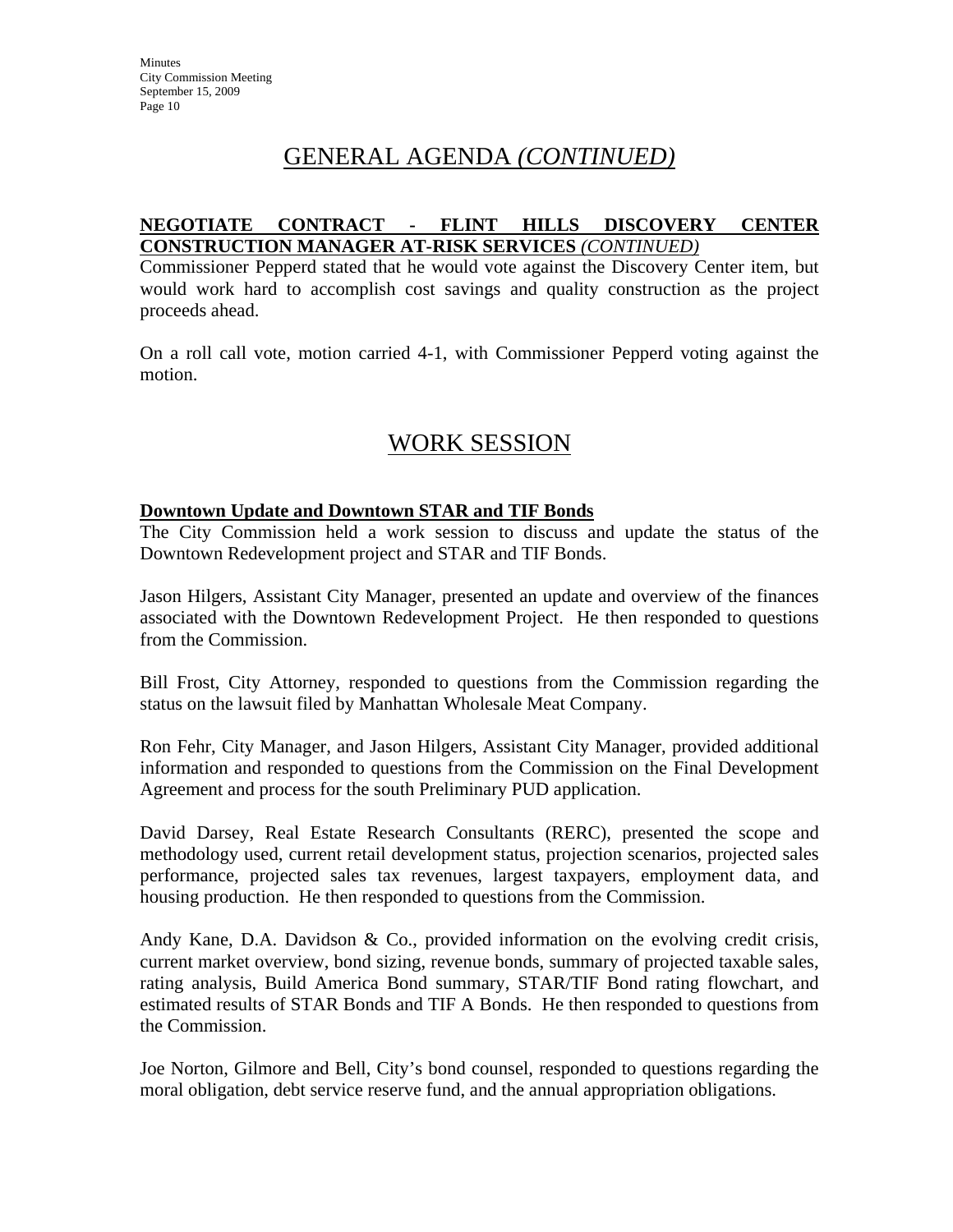**Minutes** City Commission Meeting September 15, 2009 Page 11

## WORK SESSION *(CONTINUED)*

#### **Downtown Update and Downtown STAR and TIF Bonds** *(CONTINUED)*

Ron Fehr, City Manager, and Bernie Hayen, Director of Finance, provided additional information and responded to questions regarding sales tax projections, historic tax receipts, and budget consideration to include an annual appropriation.

Dave McGillivray, Springsted Inc., provided additional information to the Commission regarding the financial goals for the redevelopment. He discussed how best to insulate the City's credit rating, moral obligation, annual appropriation, and risk levels to the City. He then responded to questions from the Commission regarding TIF A Bonds, the City's bond rating, moral obligation, and the merits in budgeting for an annual appropriation.

Bernie Hayen, Director of Finance, and Ron Fehr, City Manager, provided additional information on the item regarding annual appropriation and reserve funds.

Joe Norton, Gilmore and Bell, presented an overview on STAR bonds and North TIF bonds. He then informed the Commission that these items are planned to be discussed in further detail during the Special Commission meeting on Tuesday, September 29, 2009. He then answered additional questions from the Commission.

Dave McGillivray, Springsted Inc., responded to questions from the Commission regarding timing for this project to take advantage of favorable market conditions and risk mitigation.

Ron Fehr, City Manager, and Jason Hilgers, Assistant City Manager, informed the Commission that if this project is delayed, an interest payment to Key Bank has not been budgeted, and provided additional information on the Final Development Agreement amendment.

David Darsey, Real Estate Research Consultants (RERC), provided clarification on the occupancy percentages.

Bob Welstead, Dial Realty, provided the Commission with an update on the North Redevelopment efforts and stated that Dial is anxious for the hotel/convention center to move forward in the South Redevelopment area. He then responded to questions from the Commission regarding the percentage leased in the North area, the residential progress made with Schultz Construction, and stated the senior facility is still in limbo.

Ron Fehr, City Manager, responded to questions regarding the use of STAR Bond proceeds and outlined the tentative agenda planned for the Special City Commission Meeting, to be held on Tuesday, September 29, 2009.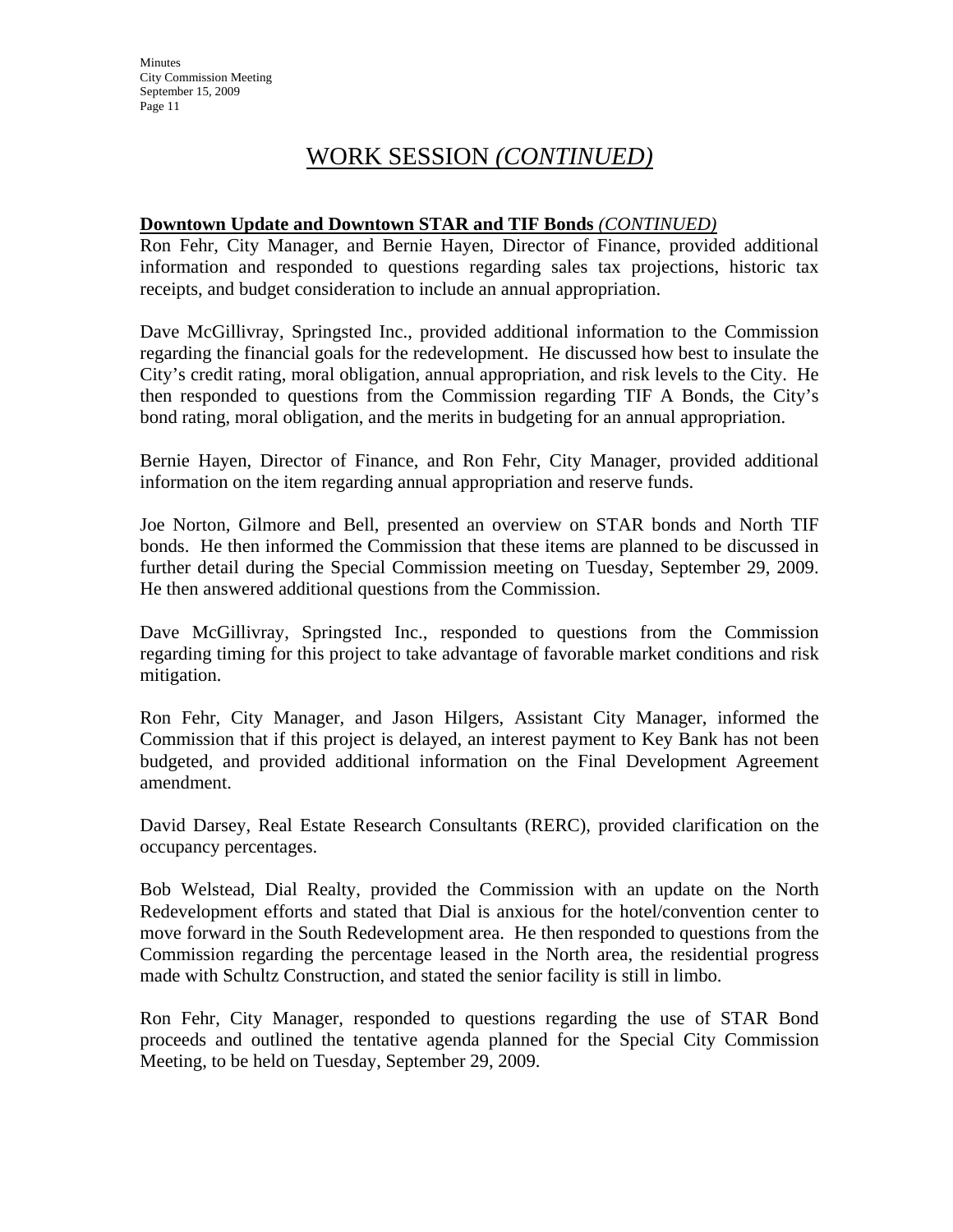Minutes City Commission Meeting September 15, 2009 Page 12

## WORK SESSION (CONTINUED)

#### Downtown Update and Downtown STAR and TIF Bonds (CONTINUED)

Bill Frost, City Attorney, provided the Commission with an overview on the roles of the Commissioners as they consider the initial zoning application of land owned by the City in the South Redevelopment area. He then responded to questions from the Commission.

## **ADJOURNMENT**

At 12:40 a.m., the Commission adjourned.

**Rees, MMC, City Clerk**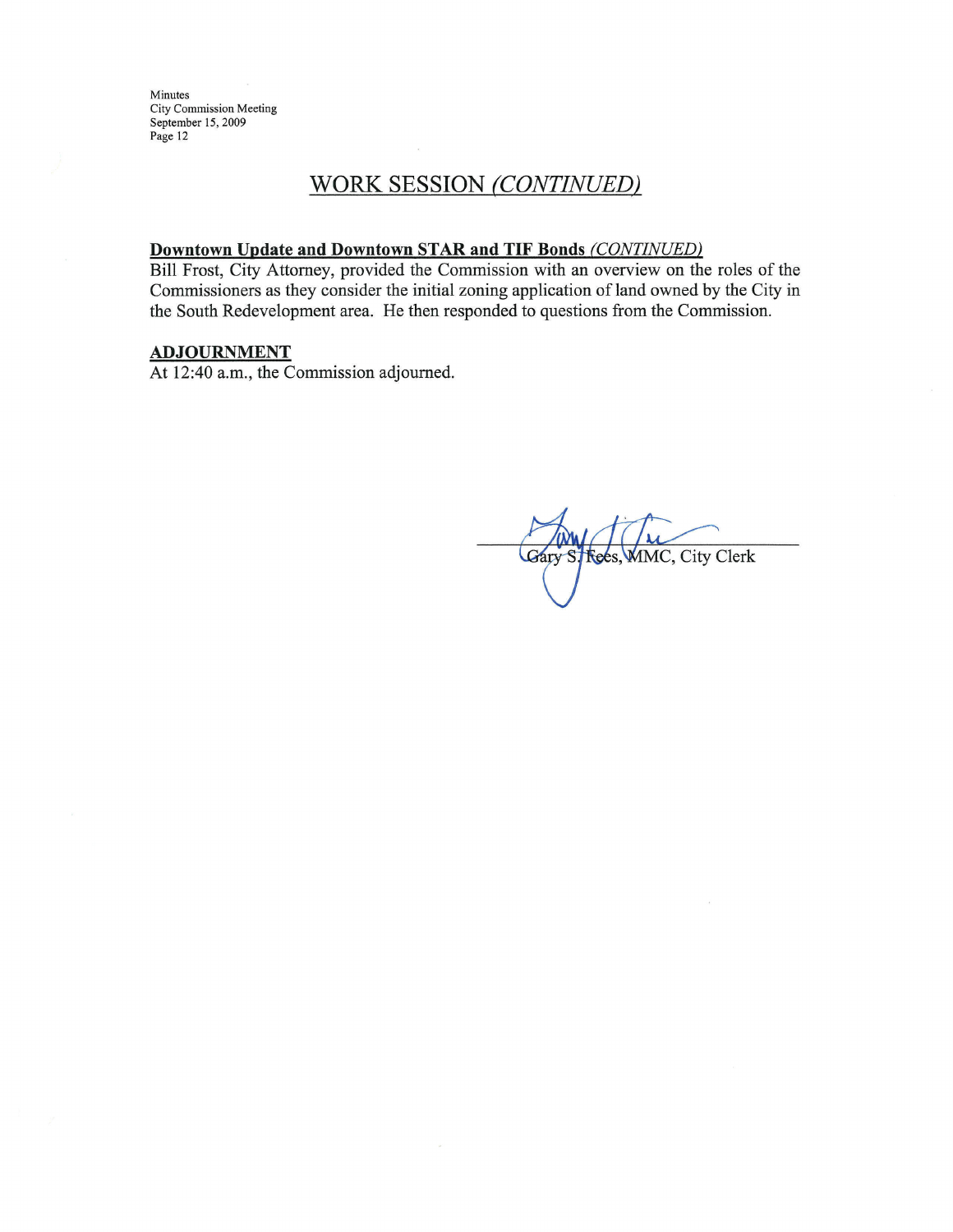#### **STAFF REPORT**

#### **ON AN APPLICATION TO AMEND THE APPROVED PLANNED UNIT MCCALL CAT COMMERCIAL PLANNED UNIT DEVELOPMENT (PUD)**

## **BACKGROUND**

**APPLICANT:** Dave Dreiling. **ADDRESS:** 520 MCall Road, Manhattan, KS 66502.

**OWNER:** Dave Dreiling. **ADDRESS:** 520 MCall Road, Manhattan, KS 66502.

**LOCATION:** Generally located 230 feet west of the intersection of McCall Road and Hayes Drive along the north side of McCall Road between Freddy's Frozen Custard restaurant and Firestone Complete Auto Care.

Lot 2, McCall Cats Commercial P.U.D., Commercial Planned Unit Development, an Addition to the City of Manhattan, Pottawatomie County, Kansas.

**AREA:** 42,688 square feet (0.98 acres).

**DATE OF PUBLIC NOTICE PUBLICATION:** Monday, July 27, 2009.

#### **DATE OF PUBLIC HEARING: PLANNING BOARD:** Monday, August 17, 2009. **CITY COMMISSION:** Tuesday, September 1, 2009.

**DESCRIPTION OF PROPOSED AMENDMENT:** The amendment is for a proposed Cox Brothers drive-in restaurant. Ordinance No. 6705 (attached), Condition 10, requires, "Prior to the development of Lot 2, an amendment of the PUD shall be submitted and approved prior to issuance of any required permits." In addition, Condition No. 6 states, "The skirted pole signs shall include a three (3) foot tall masonry planter around the base, incorporating masonry materials similar to those used in the building, and landscaping within the planter." The proposed pole sign is a 30 inch diameter pole wrapped in corrugated metal consistent with the building's exterior material. The term "skirting" is not defined and the proposed pole sign may not be consistent with the intent of Condition No. 6, which seems to be to reduce the "pole" appearance of signs within the PUD.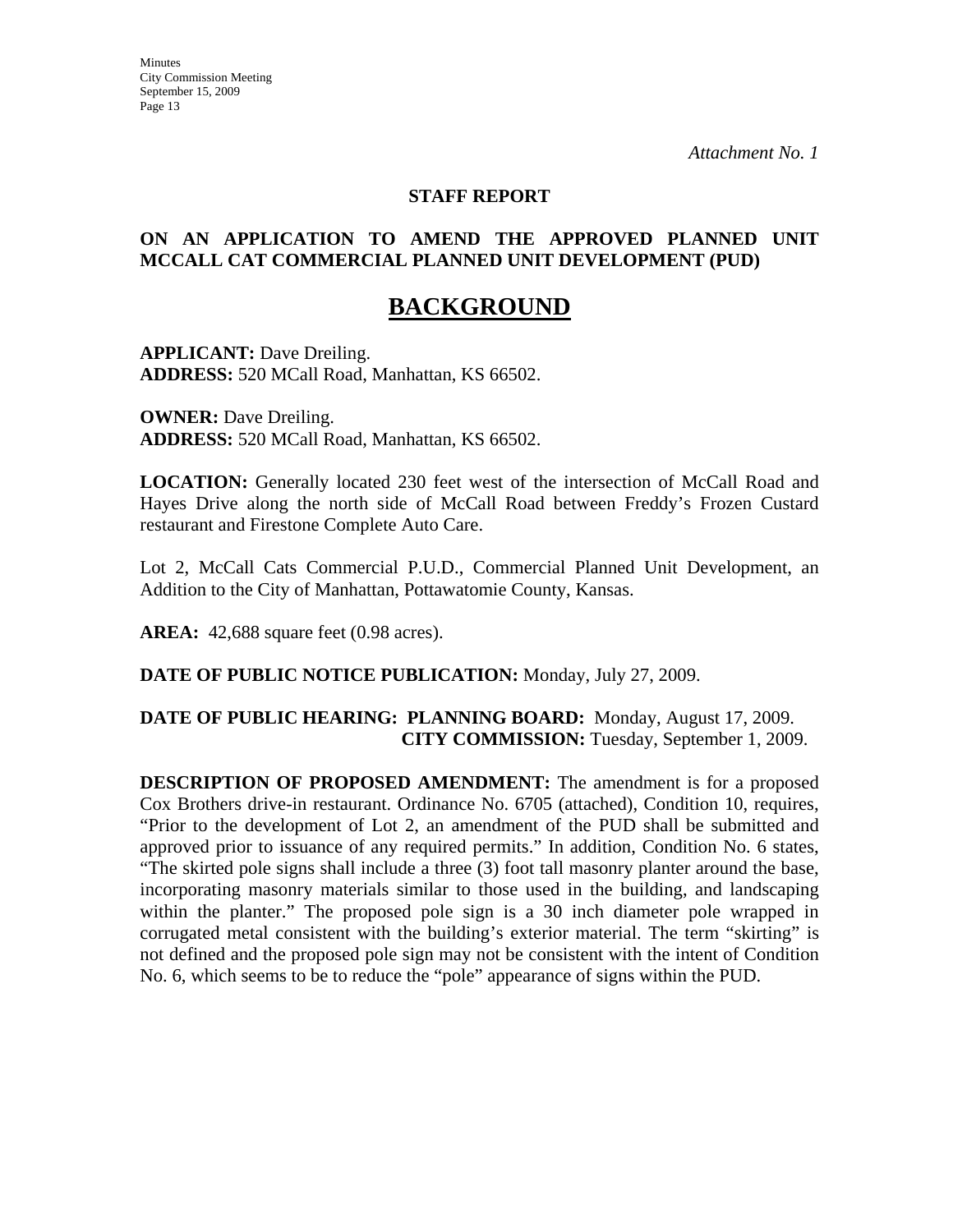**Minutes** City Commission Meeting September 15, 2009 Page 14

*Attachment No. 1*

#### Proposed Building

The proposed one story drive-in restaurant building is 4,177 square feet in area. It, is 27 feet 8 inches in height, and will be constructed of primarily of unpainted galvanized metal siding and roofing, with "aged look" wood siding, trim and beams, and split face block (limestone color). An unpainted galvanized corrugated metal silo marks the entrance to restaurant, which faces southeast towards McCall Road. The restaurant has interior seating, a portion of which can function as patio seating by opening overhead doors located on the south end of the building. The wood oven and storage are located on the north end of the building. The architectural character of the building can be characterized as a "rib shack." Light poles will be 28 feet in height, which includes the base. Light poles should be full cutoff design to reduce glare on streets and adjacent properties. Building lights are generally at entrances.

#### Proposed Restaurant Signage

The applicant's overall sign proposal for the PUD is generally consistent with the sign requirements for the C-2, Neighborhood Shopping District, except that the total number of wall signs on the east and west facades of the restaurant as described below. As shown on the site plan, the pole and directional signs are in a dedicated utility easement and will need to be relocated by the owner out of the easement if the City or a utility company requires use of the easement. The signs were shown on the approved Preliminary Development Plan and the proposed site was designed around the understanding the signs could be in the easement.

#### Pole Sign

A 24-foot tall, 30-inch diameter, pole sign, proposed to be wrapped in galvanized metal, which will be located in the southwestern part of Lot 2. Total sign area in approximately 188 square feet consisting of internally illuminated restaurant name panel (70 square feet) and a separate menu board (117.5 square feet in area). The restaurant sign is in a three and one-half foot tall landscaped split face block base.

The proposed pole sign does not appear to be consistent with the intent of skirting, a term that is not defined in Ordinance No. 6705, even though it uses materials around the pole that are on the building. Based on the skirting of pole signs for the Comfort Suites hotel and Freddy's Frozen Custard restaurant in the PUD in rectangular boxes around the pole, the proposed sign is not consistent with the term "skirting." The applicant suggests the proposed pole sign captures the architectural character of the building, which it appears to do, be design and materials.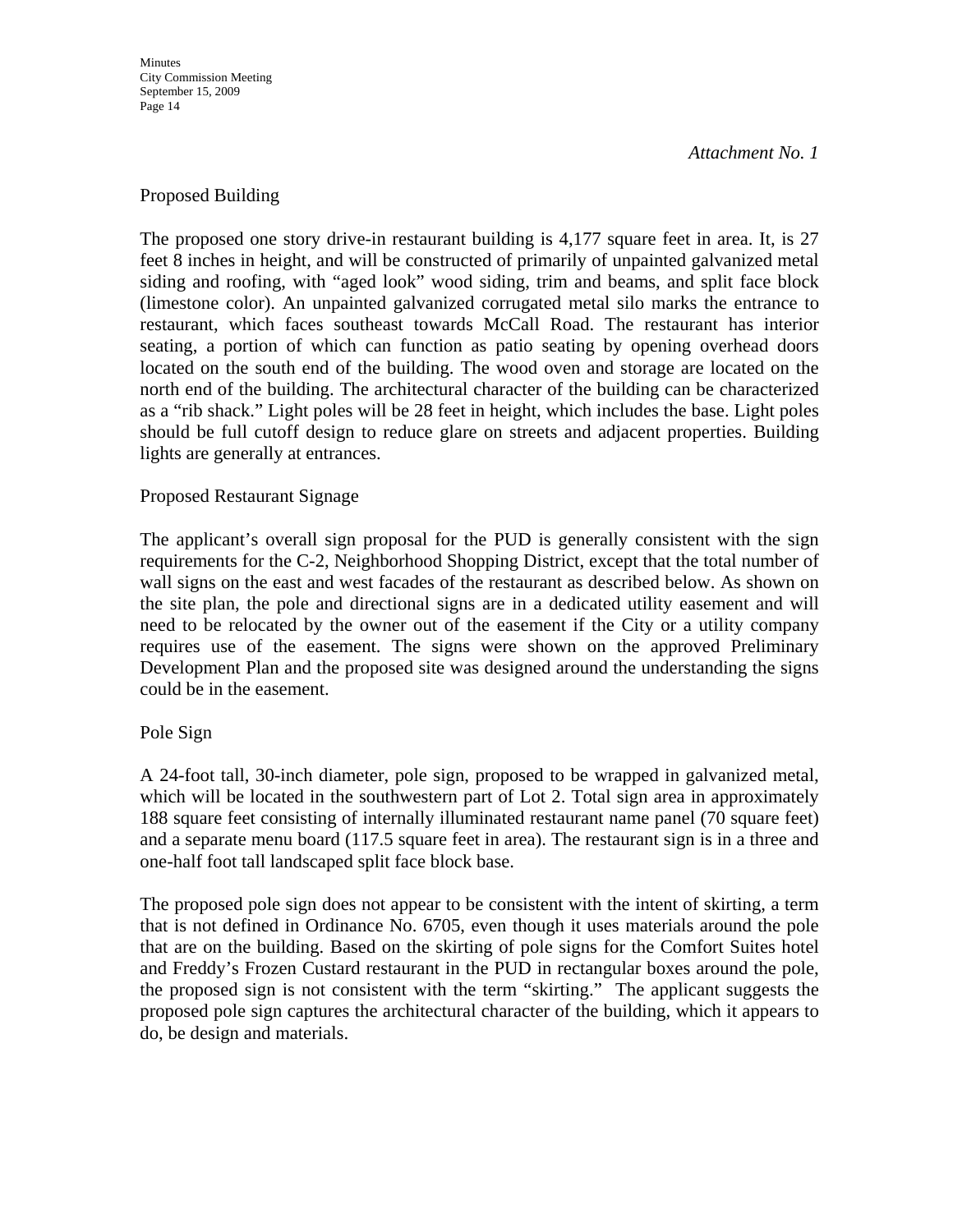**Minutes** City Commission Meeting September 15, 2009 Page 15

*Attachment No. 1*

#### Wall and Other Signs

The total number of wall signs on the east and west elevations of the restaurant exceed the total number of wall signs that would be allowed in C-2 District, however, total square footage is well below the maximum 30 percent allowed per façade. Signs on the east and west facades will be illuminated with a red neon border and located above windows. A wall sign on the north façade is bordered in red neon and less than 30 percent of the façade and is otherwise non-illuminated. A wall sign on the southeast corner of the building on the silo entry is bordered in red neon and externally illuminated by goose neck lamps and is less than 30 percent of the silos façade. An order board will be located on the north side of the site in the landscape island.

Temporary banner signs are limited to no more than one (1) banner sign per lot. Exempt signage shall signage described in Article VI, Section 6-104 (A)  $(1)$ , $(2)$ , $(4)$ , $(5)$ , $(7)$  and  $(8)$ ; and Section 6-104 (B)(2), of the Manhattan Zoning Regulations. Temporary sales aids and portable signs, as described in Article VI, Signs, of the Manhattan Zoning Regulations, are prohibited, as well as off-site advertising signs, which is in reference to a previous billboard on Lot 2 that was removed from the property.

An entry directional sign for the businesses in the PUD is proposed in the southwest corner of Lot 2 off McCall Road. The sign is internally illuminated entry/exit seven square foot location sign panel for the hotel.

#### **PROPOSED LOT COVERAGE**

| <b>USE</b>             | <b>Acres/Square Feet</b> | Percentage |
|------------------------|--------------------------|------------|
| <b>Building</b>        | 4,177                    | 9.79%      |
| Driveway/parking       | 20,587                   | 48.25%     |
| <b>Travel Easement</b> | 9,527                    | 22.33%     |
| Landscape Open         | 6,108                    | 14.32%     |
| <i>Space</i>           |                          |            |
| <b>Total</b>           | 42,688sf                 | 100%       |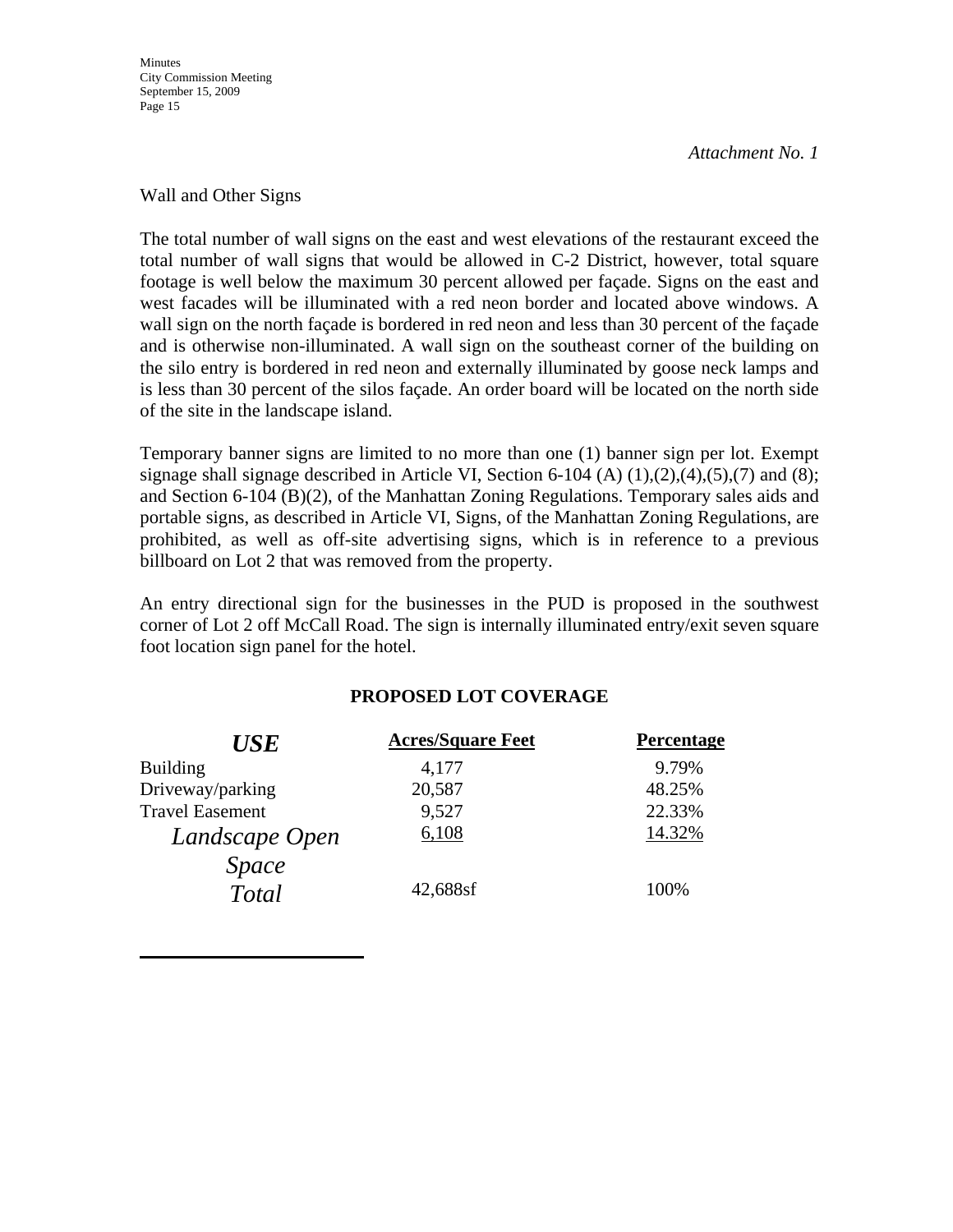# **MATTERS TO BE CONSIDERED WHEN AMENDING A PLANNED UNIT DEVELOPMENT**

**WHETHER THE PROPOSED AMENDMENT IS CONSISTENT WITH THE INTENT AND PURPOSE OF THE APPROVED PUD, AND WILL PROMOTE THE EFFICIENT DEVELOPMENT AND PRESERVATION OF THE ENTIRE PUD:** The proposed drive-in restaurant is a permitted use consistent with the approved PUD. No site or building plans were submitted at the time of rezoning; however, it was anticipated the site would develop with a drive-in restaurant, as proposed. The proposed drive-in is located on a major traffic corridor and will promote the efficient development and preservation of the PUD intended to serve the motoring public, in general, and visitors staying at Comfort Suites hotel to the north, which is also located in the McCall Cats PUD.

**WHETHER THE PROPOSED AMENDMENT IS MADE NECESSARY BECAUSE OF CHANGED OR CHANGING CONDITIONS IN OR AROUND THE PUD, AND THE NATURE OF SUCH CONDITIONS:** No specific changes have occurred in the surrounding area, which make the amendment necessary. The PUD amendment is necessary to meet Condition 10 of Ordinance No. 6705. At the time of Preliminary Development Plan approval, no plans were provided, other than the possible use as a drive-in restaurant.

**WHETHER THE PROPOSED AMENDMENT WILL RESULT IN A RELATIVE GAIN TO THE PUBLIC HEALTH, SAFETY, CONVENIENCE OR GENERAL WELFARE, AND IS NOT GRANTED SOLELY TO CONFER A SPECIAL BENEFIT UPON ANY PERSON:** Approval of the PUD will implement provision of a sidewalk along the north side of McCall Road as well as internal sidewalks from the PUD connecting to McCall Road, which is a benefit to the public. The amendment does not confer a specific benefit upon any person, rather the amendment implements development of Lot 2 in the PUD, which was anticipated with the original approval of McCall Cats PUD.

# **ADDITIONAL MATTERS TO BE CONSIDERED WHEN AMENDING A PLANNED UNIT DEVELOPMENT**

## **REVIEW CRITERIA FOR PLANNED UNIT DEVELOPMENTS**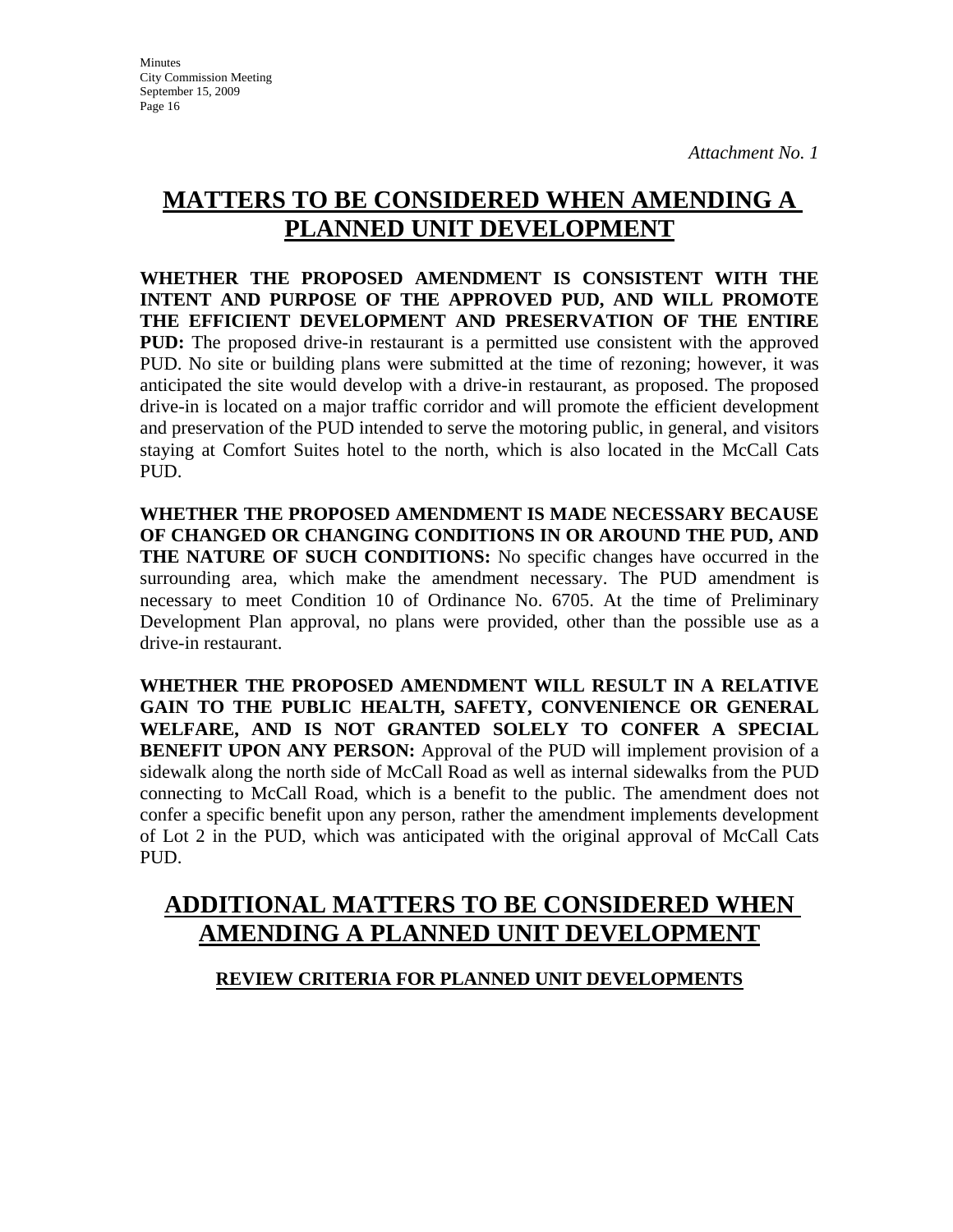**1. LANDSCAPING:** Landscaping is functional for the service commercial nature of the site and will consist of canopy, ornamental and evergreen trees, shrubs and lawn areas to be owned and maintained by individual lot owners. Landscaped areas will irrigated with underground systems. Minimum landscaping requirement for a commercial development's parking lot is 5% of the paved area. Lot 2 exceeds the minimum requirement with 14% of the site set aside as landscaped open space, primarily perimeter landscaping. Four trees would be required, based on the pavement area, and eight are proposed.

**2. SCREENING:** One dumpster is proposed to be shared by Lot 2 and Lot 3 and is located Lot 1, as well as the enclosed dumpster for the hotel.

**3. DRAINAGE:** The site is flat and will drain to McCall Road through recently constructed underground storm water conduit, which carries storm water to the drainage channel along Tuttle Creek Boulevard. A Storm water Drainage Analysis was previously submitted by the applicant's consultant, Sloan Meier Hancock-Engineers Surveyors, P. A., dated January 31, 2008 (attachment). The City Engineer reviewed and accepted the storm water analysis (memorandum dated May 12, 2008 attached). Minimal impact is expected on the drainage system.

**4. CIRCULATION:** Lot 2 will be served internally by Lodging Cats Place, which connects with Hungry Cats Place to the west of Lot 2. Lodging Cats Place extends east to west and connects to Hostetler Drive and Hays Drive. Hungry Cats Place extends from McCall Road to Lodging Cats Place. The site can also be accessed from a curb cut/driveway in the southeastern part of the site, which connects to the restaurant to the east. Access to Lot 2 is safe and efficient. There is no direct access onto McCall Road or Hungry Cats Place.

The drive-in is a counter clockwise circulation with access to the drive-in lane from the south part of the site along the east side of the building to the pick-up window on the west side of the building and exiting either back to the north on the east side of the site to Lodging Cats Place or to the east through the common driveway connection wit the restaurant to the east.

A Transportation Impact Study was previously submitted by the applicant's consultant, Sloan Meier Hancock-Engineers Surveyors, P. A., dated January 28, 2008 (attachment). The City Engineer has reviewed and accepted the transportation analysis (memorandum dated May 12, 2008 attached). The surrounding transportation network is adequate for the increased trips expected with the proposed commercial development.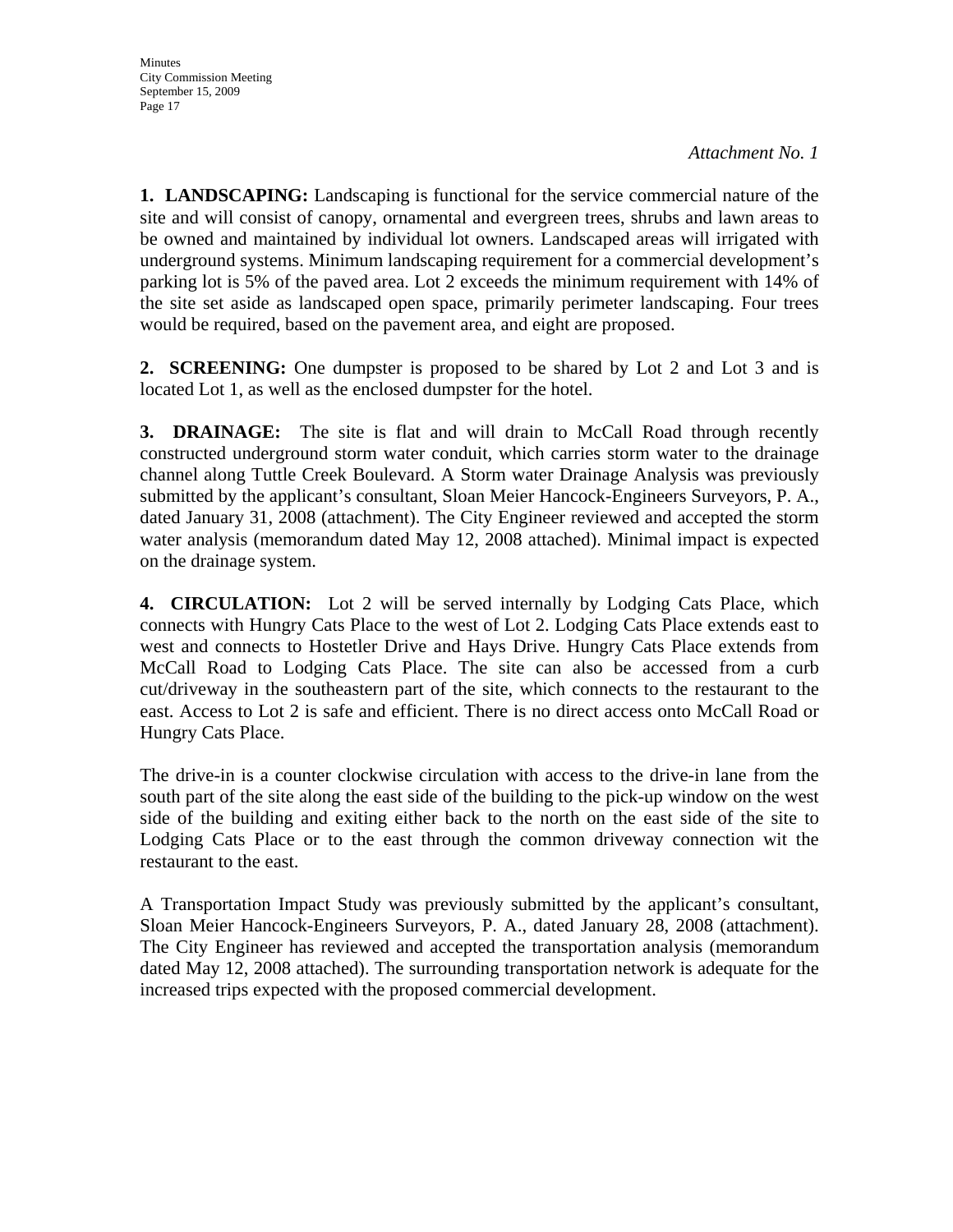Sidewalk is proposed, and required, along the north side of McCall Road and on the north side of Lodging Cats Place. Sidewalk will be provided from Lodging Cats Place to the common boundary line between Lots 2 and 3 and will extend to McCall Road for access for the public from the street to the hotel and the restaurants in lieu of sidewalk on Hays Drive and Hungry Cats Place. (Note: Hays Drive sidewalks will need to be provided at a future date when the street is built to an urban section.)

The restaurant requires 44 off-street parking spaces based on one parking space per three customers and one space for each employee on the work shift with the maximum number of employees present. Forty four parking spaces are proposed. Additionally, part of the customer traffic will be served by the drive-in and part from guests staying at the hotel to the immediate north that can walk to the restaurant.

**5. OPEN SPACE AND COMMON AREA:** Lot 2 is currently owned separately from Lots 1 and 3 in the subdivision. The majority of open space is in perimeter landscaping around the site.

**6. CHARACTER OF THE NEIGHBORHOOD:** Generally characterized as a mix of retail, drive-in and sit down restaurants, and industrial service businesses.

## **MATTERS TO BE CONSIDERED WHEN CHANGING ZONING DISTRICTS**

**1. EXISTING USE:** Lot 2 is vacant.

**2. PHYSICAL AND ENVIRONMENTAL CHARACTERISTICS:** Generally a flat site located in the build-able portion of the 100 Year Flood Plain. The 100 Year Flood elevation is 1008 feet. The lowest enclosed floor must be at least 1009 feet and is shown on the building footprint at 1009.5 feet. A local flood plain permit is required, prior to issuance of a building permit, and a state flood plain fill permit may be required as well, prior to issuance of the local flood plain permit.

## **3. SURROUNDING LAND USE AND ZONING:**

**(a.) NORTH:** Lodging Cats Place, hotel, industrial services and KSU research, new hotel; I-2, Industrial Park District, C-6, District and PUD.

**(b.) SOUTH:** McCall Road, Super Walmart; PUD.

**(c.) EAST:** Drive-in restaurant, Hayes Drive, self storage; PUD and I-2, Industrial Park District.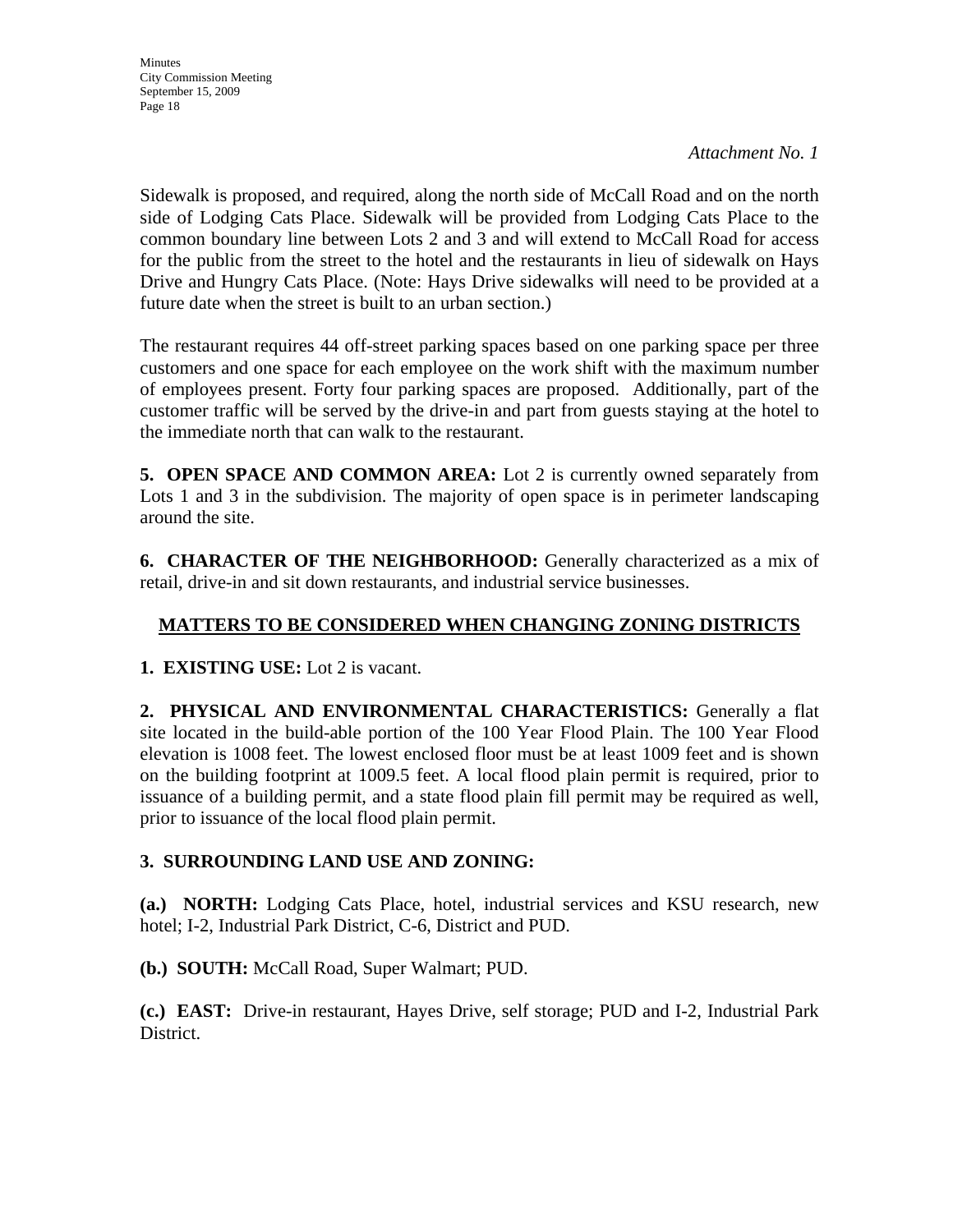**(d.) WEST:** Hungry Cats Place, auto service store, Hostetler Drive, and drive-in restaurants in the Limey Pointe development; PUD.

**4. CHARACTER OF THE NEIGHBORHOOD:** Generally characterized as a mix of retail, drive-in and sit down restaurants, and industrial service businesses.

**5. SUITABILITY OF SITE FOR USES UNDER CURRENT ZONING:** Lot 2 was rezoned to McCall Cats PUD. The proposed drive-in restaurant is a permitted use in the PUD.

**6. COMPATIBILITY OF PROPOSED DISTRICT WITH NEARBY PROPERTIES AND EXTENT TO WHICH IT MAY HAVE DETRIMENTAL**  AFFECTS: The site is in a commercial growth corridor and its development as a commercial PUD should be compatible with the surrounding neighborhood. Additional light, traffic and noise can be expected, but will be consistent with the predominately commercial neighborhood. The building is setback approximately 60 feet from McCall Road and parking is setback 15 feet from the front lot line along McCall Road. The proposed setbacks are generally consistent with the restaurant to the east, 70 feet for the building and generally 15 feet for the parking. Additional landscaping along McCall Road will buffer the reduced parking setbacks.

**7. CONFORMANCE WITH COMPREHENSIVE PLAN:** The Future Land Use Map for the Northeast Planning Area designates the site as Community Commercial (CC). The McCall Cats PUD was found to conform to the Comprehensive Plan when the PUD was approved June 17, 2008.

Applicable policies include:

## *COMMUNITY COMMERCIAL (CC)*

## *CC 1: Characteristics*

*Community Commercial Centers provide a mix of retail and commercial services in a concentrated and unified setting that serves the local community and may also provide a limited draw for the surrounding region. These centers are typically anchored by a larger national chain, between 120,000 and 250,000 square feet, which may provide sales of a variety of general merchandise, grocery, apparel, appliances, hardware, lumber, and other household goods. Centers may also be anchored by smaller uses, such as a grocery store, and may include a variety of smaller, complementary uses, such as restaurants, specialty stores (such as books, furniture, computers, audio, office supplies, or clothing stores), professional offices and health services. The concentrated, unified design of a community commercial center allows it to meet a variety of community needs in a "one-*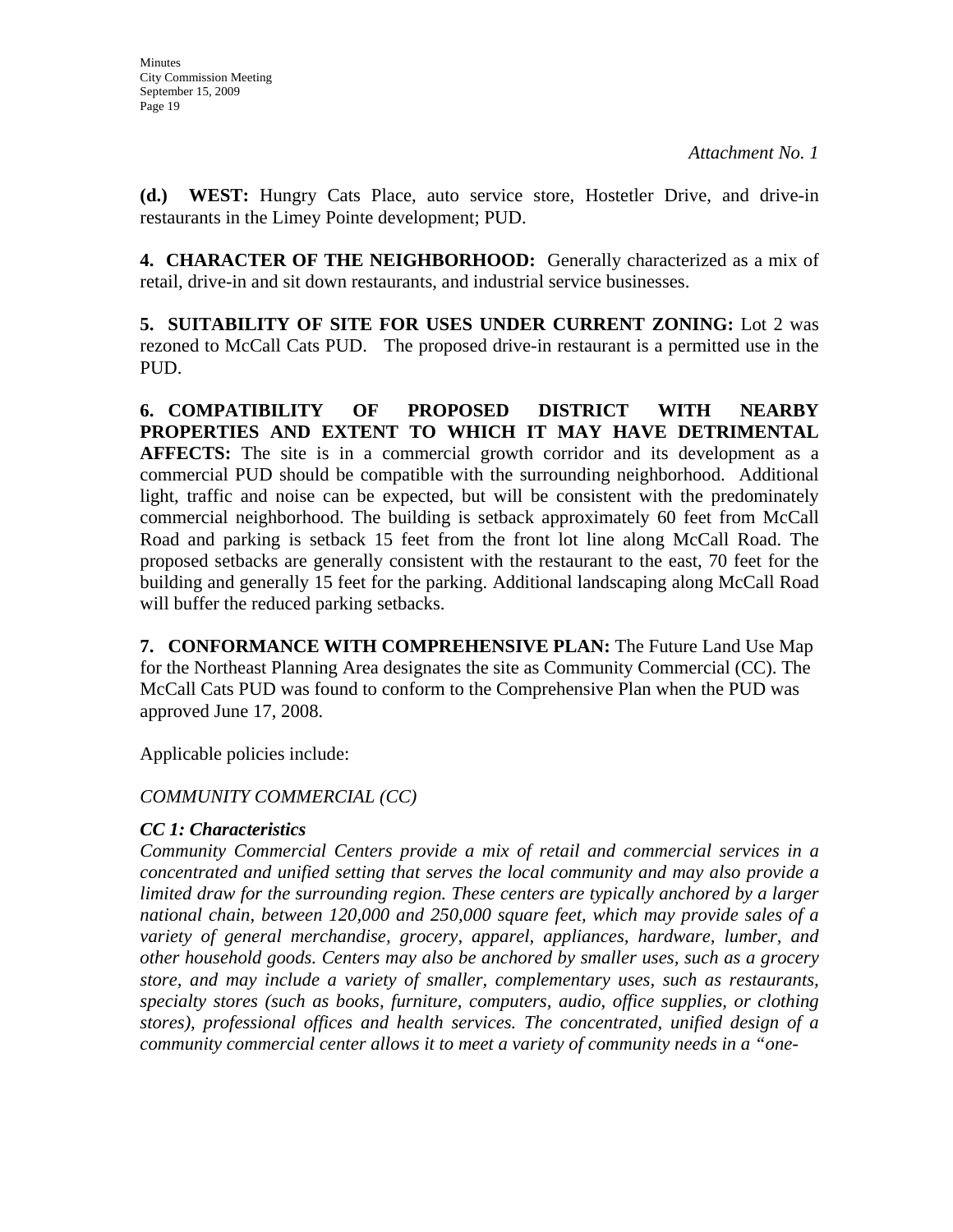*stop shop" setting, minimizing the need for multiple vehicle trips to various commercial areas around the community. Although some single use highway-oriented commercial activities will continue to occur in some areas, this pattern of development is generally not encouraged.* 

### *CC 2: Location*

*Community Commercial Centers should be located at the intersection of one or more major arterial streets. They may be located adjacent to urban residential neighborhoods and may occur along major highway corridors as existing uses become obsolete and are phased out and redeveloped over time. Large footprint retail buildings (often known as "big-box" stores) shall only be permitted in areas of the City where adequate access and services can be provided.* 

## *CC 3: Size*

*Typically require a site of between 10 and 30 acres.* 

## *CC 4: Unified Site Design*

*A unified site layout and design character (buildings, landscaping, signage, pedestrian and vehicular circulation) shall be required and established for the center to guide current and future phases of development. Building and site design should be used to create visual interest and establish a more pedestrian-oriented scale for the center and between out lots.* 

## *CC 5: Architectural Character*

- *Community Commercial Centers shall be required to meet a basic level of architectural detailing, compatibility of scale with surrounding areas, pedestrian and bicycle access, and mitigation of negative visual impacts such as large building walls, parking areas, and service and loading areas. While these requirements apply to all community commercial development, they are particularly important to consider for larger footprint retail buildings, or "big-box" stores. A basic level of architectural detailing shall include, but not be limited to, the following:*
- *Façade and exterior wall plane projections or recesses;*
- *Arcades, display windows, entry areas, awnings, or other features along facades facing public streets;*
- *Building facades with a variety of detail features (materials, colors, and patterns); and*
- *High quality building materials.*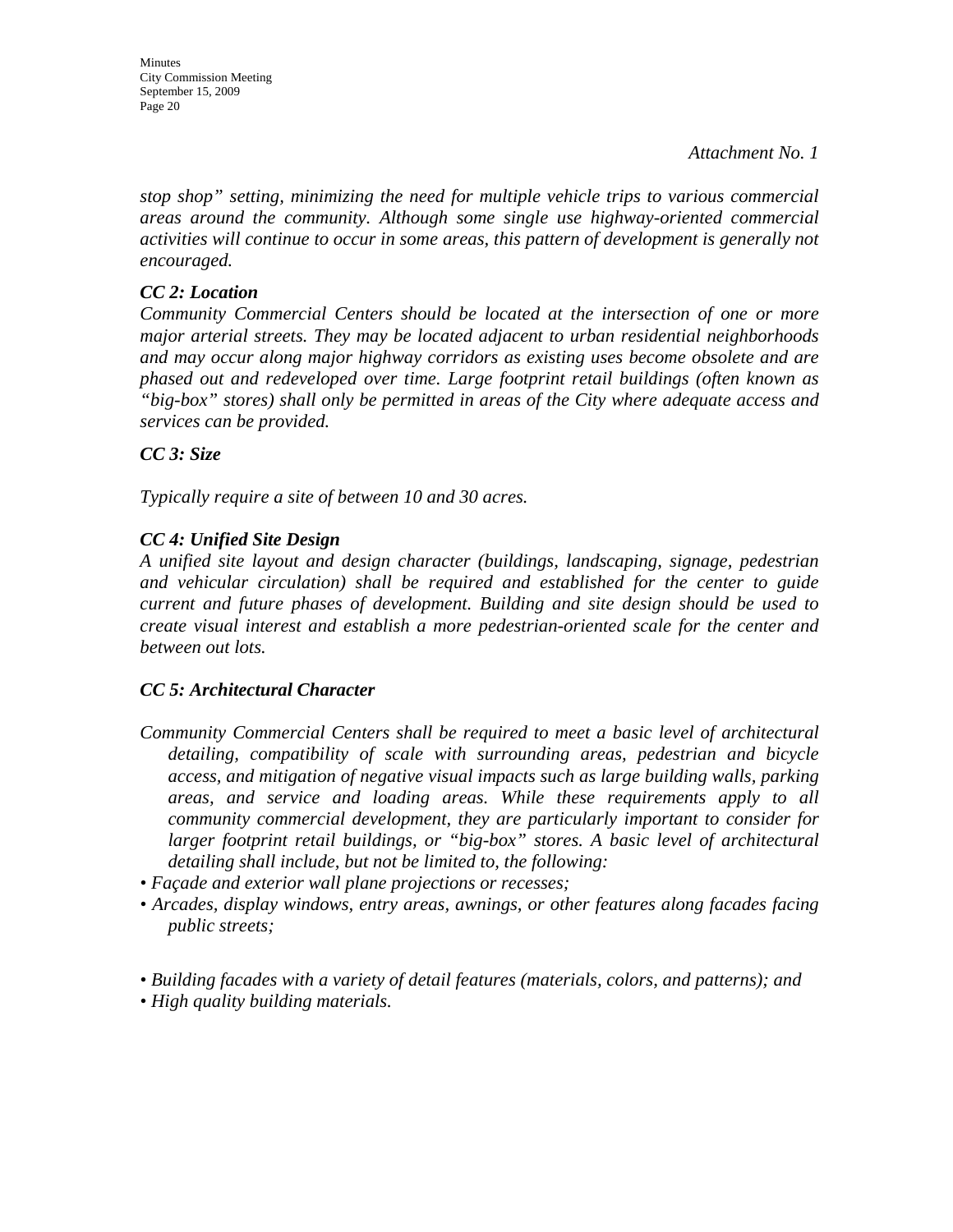## *CC 6: Organization of Uses*

*Community commercial services should be concentrated and contained within planned activity centers, or nodes, throughout the community. Within each activity center or node, complementary uses should be clustered within walking distance of each other to facilitate efficient, "one-stop shopping", and minimize the need to drive between multiple areas of the center. Large footprint retail buildings, or "big-box" stores should be incorporated as part of an activity center or node along with complementary uses. Isolated single store developments are strongly discouraged.* 

## *CC 7: Parking Design and Layout*

*Uninterrupted expanses of parking should be avoided. Parking areas should be broken into smaller blocks divided by landscaping and pedestrian walkways. Parking areas should be distributed between the front and sides of buildings, or front and rear, rather than solely in front of buildings to the extent possible.* 

## *CC 8: Circulation and Access*

*Clear, direct pedestrian connections should be provided through parking areas to building entrances and to surrounding neighborhoods or streets. Integrate main entrances or driveways with the surrounding street network to provide clear connections between uses for vehicles, pedestrians, and bicycles.* 

The PUD amendment is in general conformance to the Comprehensive Plan.

## **8. ZONING HISTORY AND LENGTH OF TIME VACANT AS ZONED:**

| 1968 - 1969   | Site annexed and zoned to commercial and industrial<br>districts.                                                                                                                 |
|---------------|-----------------------------------------------------------------------------------------------------------------------------------------------------------------------------------|
| 1970's        | Lot 2 rezoned from I-2 District to C-6, Heavy Commercial<br>District.                                                                                                             |
| Sept. 5, 2006 | Lot 1 rezoned as part of Limey Pointe PUD.                                                                                                                                        |
| Oct. 17, 2006 | Lot 3 rezoned from C-6, to C-5, Highway Service<br>Commercial District.                                                                                                           |
| May 19, 2008  | Manhattan Urban Area Planning Board recommends<br>approval of rezoning entire site of McCall Cats to PUD,<br>Commercial Planned Unit Development District, with 10<br>conditions. |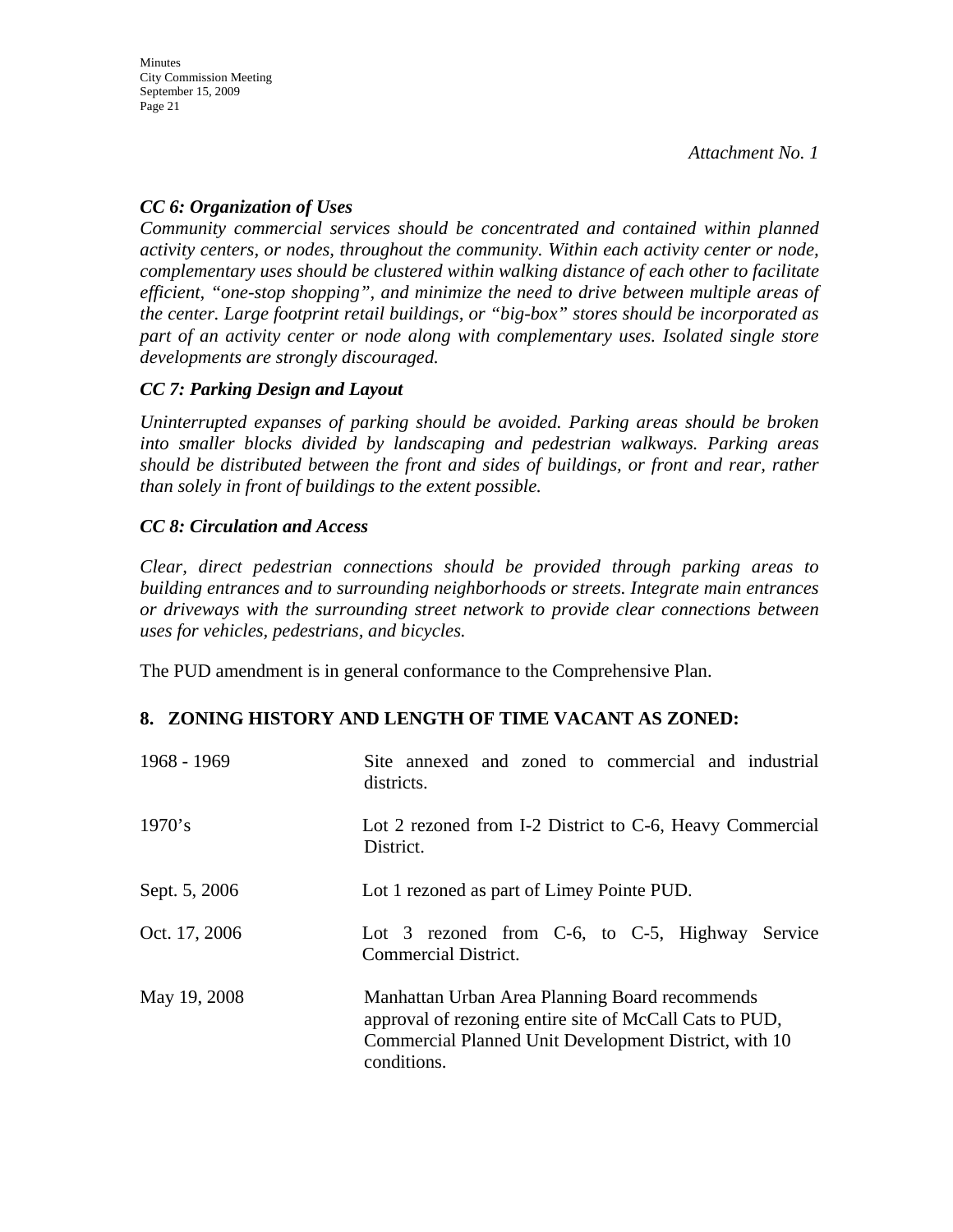**Minutes** City Commission Meeting September 15, 2009 Page 22

*Attachment No. 1*

| June 3, 2008          | City Commission approves first reading of an ordinance<br>rezoning McCall Cats PUD.                                                                                                       |  |
|-----------------------|-------------------------------------------------------------------------------------------------------------------------------------------------------------------------------------------|--|
| June 17, 2008         | City Commission approves Ordinance No. 6705 rezoning<br>McCall Cats PUD.                                                                                                                  |  |
| <b>August 4, 2008</b> | Manhattan Urban Area Planning Board approves the Final<br>Development Plan for Lots 1 and 3 of the McCall Cats PUD<br>and the Final Plat of Lots 1, 2 and 3, McCall Cats PUD<br>Addition. |  |
| August 19, 2008       | City Commission accepts easements and rights-of-way as<br>shown on the Final Plat of McCall Cats PUD Addition.                                                                            |  |

**9. CONSISTENCY WITH INTENT AND PURPOSE OF THE ZONING ORDINANCE:** The intent and purpose of the Zoning Regulations is to protect the public health, safety, and general welfare; regulate the use of land and buildings within zoning districts to assure compatibility; and to protect property values.

The PUD Regulations are intended to provide a maximum choice of living environments by allowing a variety of housing and building types; a more efficient land use than is generally achieved through conventional development; a development pattern that is in harmony with land use density, transportation facilities and community facilities; and a development plan which addresses specific needs and unique conditions of the site which may require changes in bulk regulations or layout.

The proposed PUD amendment is generally consistent with the intent and purposes of the Zoning Regulations, d the intent of the PUD Regulations, and Ordinance No. 6705, subject to the conditions of approval. The proposed rezoning implements the Comprehensive Plan and site plans ensure compatibility with surrounding properties and public facilities.

**10. RELATIVE GAIN TO THE PUBLIC HEALTH, SAFETY AND WELFARE THAT DENIAL OF THE REQUEST WOULD ACCOMPLISH, COMPARED WITH THE HARDSHIP IMPOSED UPON THE INDIVIDUAL OWNER:** There appears to be no gain to the public that denial would accomplish. The public street network should not be adversely affected and storm water will be directed to public storm water improvements. Adequate public improvements can serve the site. It may a hardship to the owners if the rezoning is denied as no apparent public gain results from denial.